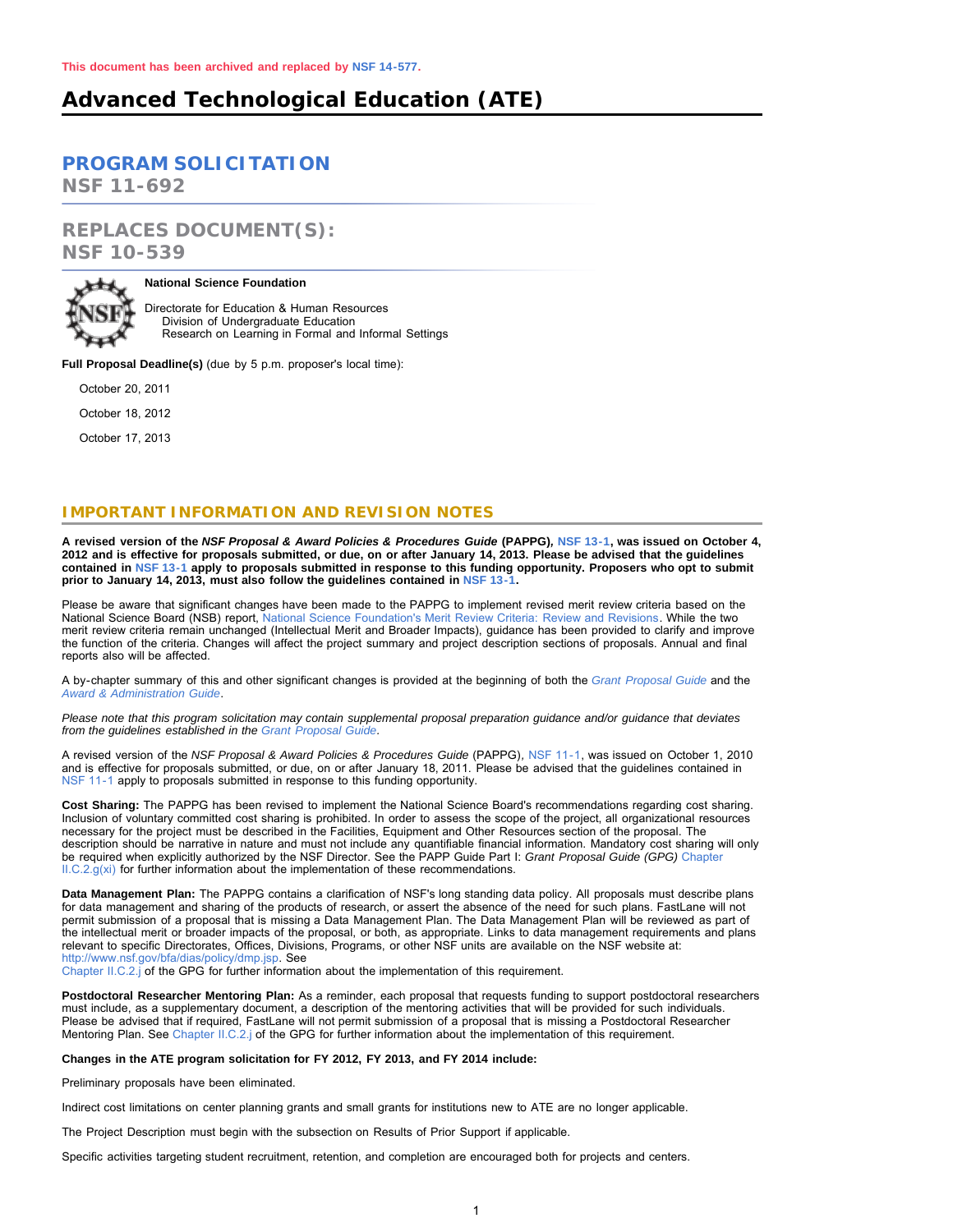The ATE program encourages the recruitment and retention of Veterans in STEM advanced technological programs as a means to diversify and increase the STEM workforce. Proposals that recruit a cohort of Veterans and suggest strategies to retain them are encouraged.

**Project Summary:** Prospective PIs are reminded that full proposals that do not separately and specifically address both merit review criteria, using the words intellectual merit and broader impacts, within the one-page Project Summary will be returned without review.

<span id="page-1-0"></span>**Special documentation and Supplementary Materials**: As a reminder, a document listing all of the people receiving compensation from the project and their affiliation is required (aside from participants).

## **SUMMARY OF PROGRAM REQUIREMENTS**

## **General Information**

### **Program Title:**

Advanced Technological Education (ATE)

#### **Synopsis of Program:**

With an emphasis on two-year colleges, the Advanced Technological Education (ATE) program focuses on the education of technicians for the high-technology fields that drive our nation's economy. The program involves partnerships between academic institutions and employers to promote improvement in the education of science and engineering technicians at the undergraduate and secondary school levels. The ATE program supports curriculum development; professional development of college faculty and secondary school teachers; career pathways to two-year colleges from secondary schools and from two-year colleges to four-year institutions; and other activities. Another goal is articulation between two-year and four-year programs for K-12 prospective teachers that focus on technological education. The program also invites proposals focusing on research to advance the knowledge base related to technician education.

#### **Cognizant Program Officer(s):**

*Please note that the following information is current at the time of publishing. See program website for any updates to the points of contact.*

- V Celeste Carter, Lead Program Director, 835 N, telephone: (703) 292-4651, email: [vccarter@nsf.gov](mailto:vccarter@nsf.gov)
- Duncan E. McBride, Associate Lead Program Director, 835 N, telephone: (703) 292-4630, email: [dmcbride@nsf.gov](mailto:dmcbride@nsf.gov)
- David R. Brown, Program Director, 835 N, telephone: (703) 292-8831, email: [drbrown@nsf.gov](mailto:drbrown@nsf.gov)
- David B. Campbell, Co-Lead Program Director, DRL, 885 S, telephone: (703) 292-5093, email: [dcampbel@nsf.gov](mailto:dcampbel@nsf.gov)
- Connie K. Della-Piana, Program Director, 835 N, telephone: (703) 292-5309, email: [cdellapi@nsf.gov](mailto:cdellapi@nsf.gov)
- R. C. Hovis, Program Director, 835 N, telephone: (703) 292-4625, email: [chovis@nsf.gov](mailto:chovis@nsf.gov)
- Don L. Millard, Program Director, 835 N, telephone: (703) 292-4620, email: [dmillard@nsf.gov](mailto:dmillard@nsf.gov)
- Victor P. Piotrowski, Program Director, 835 N, telephone: (703) 292-8670, email: [vpiotrow@nsf.gov](mailto:vpiotrow@nsf.gov)
- Gerhard L. Salinger, Lead Program Director, DRL, 885 S, telephone: (703) 292-5116, email: [gsalinge@nsf.gov](mailto:gsalinge@nsf.gov)
- Zhanjing (John) Yu, Program Director, 835 N, telephone: (703) 292-4647, email: [zyu@nsf.gov](mailto:zyu@nsf.gov)

### **Applicable Catalog of Federal Domestic Assistance (CFDA) Number(s):**

47.076 --- Education and Human Resources

### **Award Information**

**Anticipated Type of Award:** Standard Grant or Continuing Grant

#### **Estimated Number of Awards:** 75 to 90

**Anticipated Funding Amount:** \$64,000,000 is anticipated to be available for new and continuing awards in this program in FY2012. Funding in all years is subject to the availability of funds.

## **Eligibility Information**

### **Organization Limit:**

The categories of proposers eligible to submit proposals to the National Science Foundation are identified in the Grant Proposal Guide, Chapter I, Section E.

#### **PI Limit:**

None Specified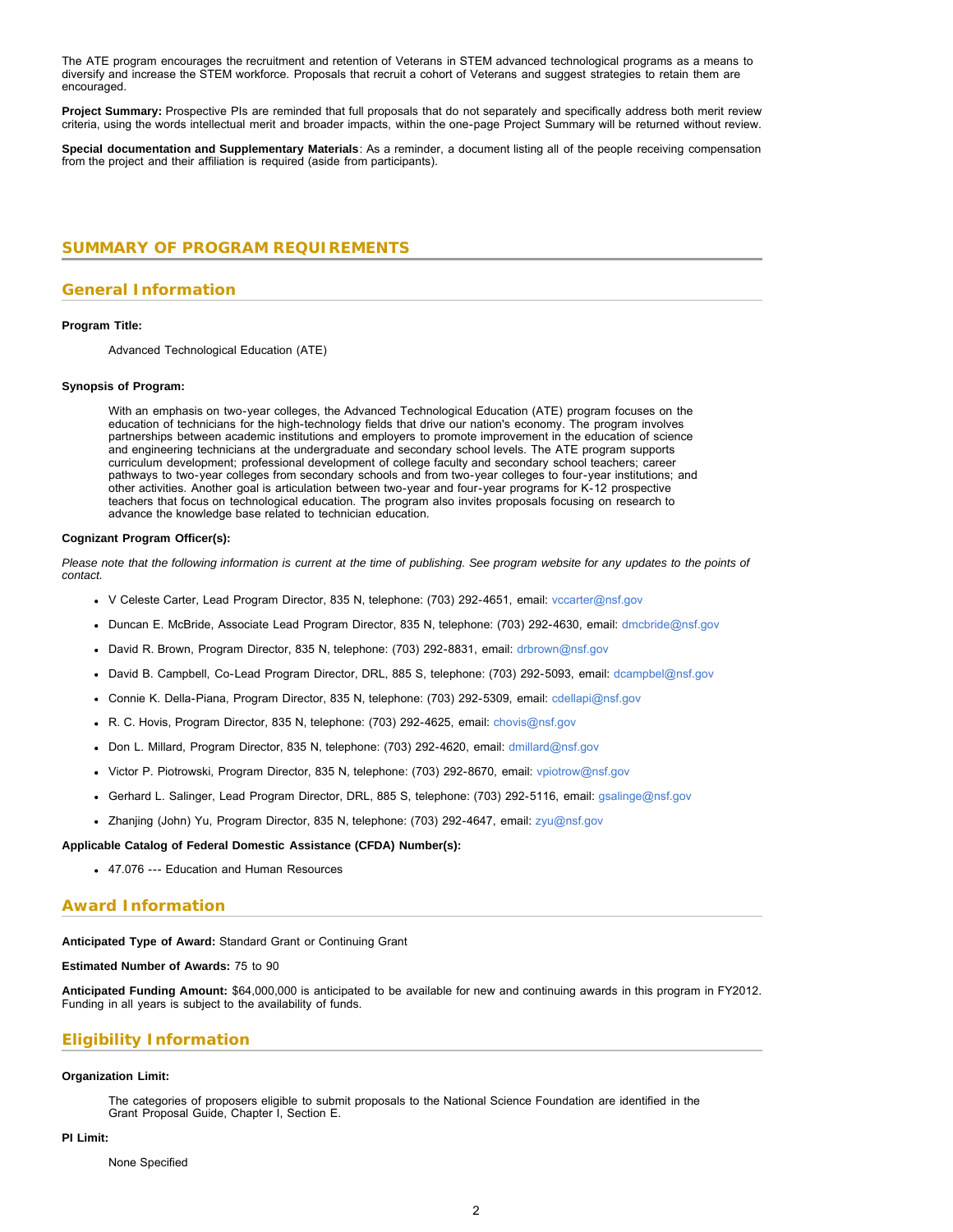### **Limit on Number of Proposals per Organization:**

None Specified

### **Limit on Number of Proposals per PI:**

None Specified

### **Proposal Preparation and Submission Instructions**

#### **A. Proposal Preparation Instructions**

- **Letters of Intent:** Not Applicable
- **Preliminary Proposals:** Not applicable.
- **Full Proposals:**
	- Full Proposals submitted via FastLane: NSF Proposal and Award Policies and Procedures Guide, Part I: Grant Proposal Guide (GPG) Guidelines apply. The complete text of the GPG is available electronically on the NSF website at: http://www.nsf.gov/publications/pub\_summ.jsp?ods\_key=gpg
	- Full Proposals submitted via Grants.gov: NSF Grants.gov Application Guide: A Guide for the Preparation and Submission of NSF Applications via Grants.gov Guidelines apply (Note: The NSF Grants.gov Application Guide is available on the Grants.gov website and on the NSF website at: [http://www.nsf.gov/publications/pub\\_summ.jsp?](http://www.nsf.gov/publications/pub_summ.jsp?ods_key=grantsgovguide) [ods\\_key=grantsgovguide\)](http://www.nsf.gov/publications/pub_summ.jsp?ods_key=grantsgovguide)

#### **B. Budgetary Information**

- **Cost Sharing Requirements:** Inclusion of voluntary committed cost sharing is prohibited.
- **Indirect Cost (F&A) Limitations:** Not Applicable
- **Other Budgetary Limitations:** Other budgetary limitations apply. Please see the full text of this solicitation for further information.

#### **C. Due Dates**

- **Full Proposal Deadline(s)** (due by 5 p.m. proposer's local time):
	- October 20, 2011 October 18, 2012
	- October 17, 2013

### **Proposal Review Information Criteria**

**Merit Review Criteria:** National Science Board approved criteria. Additional merit review considerations apply. Please see the full text of this solicitation for further information.

## **Award Administration Information**

**Award Conditions:** Standard NSF award conditions apply.

**Reporting Requirements:** Additional reporting requirements apply. Please see the full text of this solicitation for further information.

## <span id="page-2-0"></span>**TABLE OF CONTENTS**

**[Summary of Program Requirements](#page-1-0)**

- I. **[Introduction](#page-3-0)**
- II. **[Program Description](#page-3-1)**
- III. **[Award Information](#page-7-0)**
- IV. **[Eligibility Information](#page-7-1)**
- V. **[Proposal Preparation and Submission Instructions](#page-7-2)**
	- A. [Proposal Preparation Instructions](#page-7-2)
	- B. [Budgetary Information](#page-9-0)
	- C. [Due Dates](#page-10-0)
	- D. [FastLane/Grants.gov Requirements](#page-10-1)
- VI. **[NSF Proposal Processing and Review Procedures](#page-10-2)**
	- A. [Merit Review Principles and Criteria](#page-11-0)
	- B. [Review and Selection Process](#page-12-0)
- VII. **[Award Administration Information](#page-12-1)**
	- A. [Notification of the Award](#page-12-2)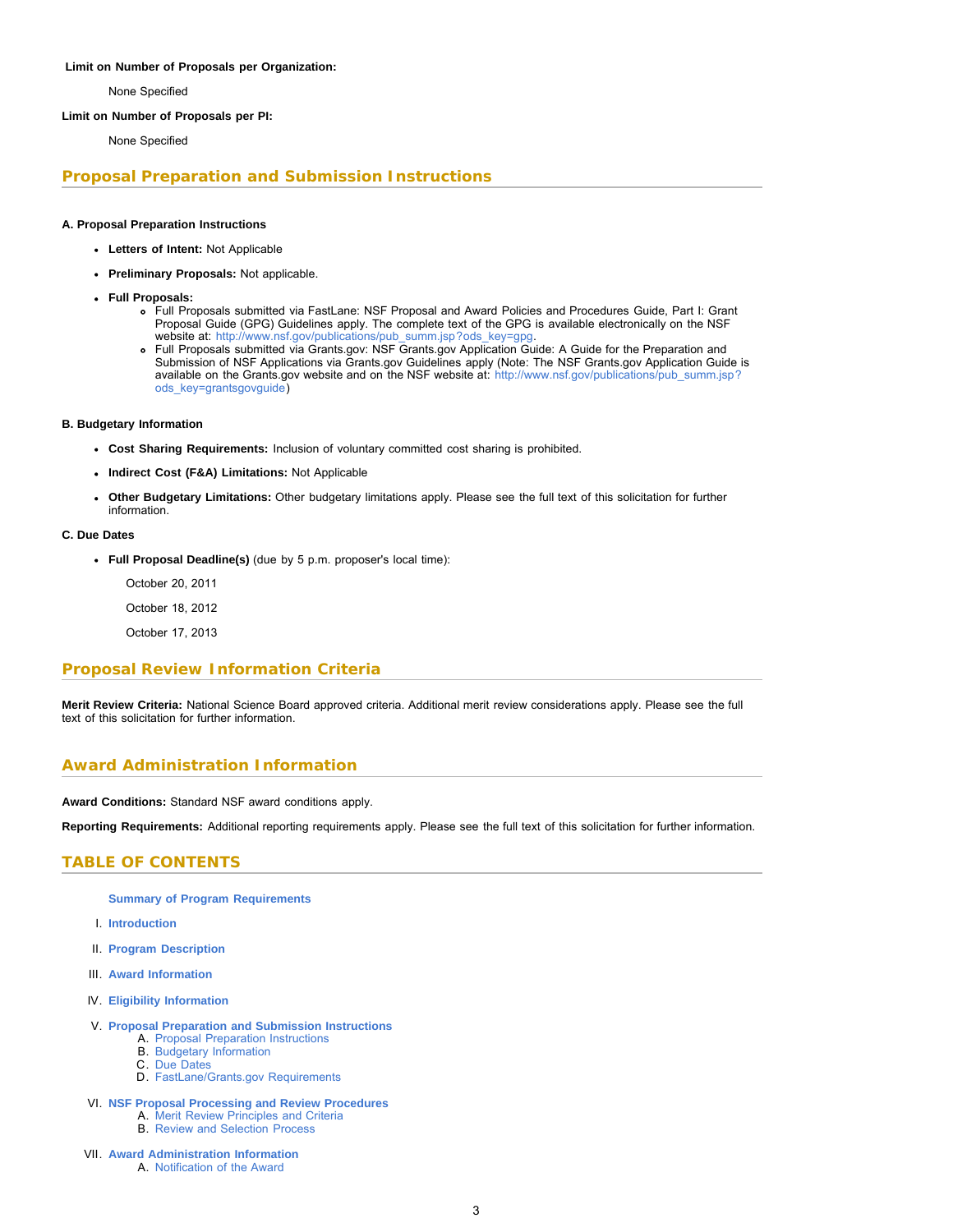- B. [Award Conditions](#page-12-3)
- C. [Reporting Requirements](#page-13-0)
- VIII. **[Agency Contacts](#page-13-1)**
- IX. **[Other Information](#page-13-2)**

## <span id="page-3-0"></span>**I. INTRODUCTION**

The Advanced Technological Education (ATE) program promotes improvement in the education of science and engineering technicians at the undergraduate and the secondary school levels (grades 7 through 12). Proposals to the program may aim to affect specialized technology courses or core science, mathematics, and technology courses that serve as immediate prerequisites or co-requisites for specialized technology courses. The curricular focus and the activities of all projects should demonstrably contribute to the ATE program's central goals: producing more qualified science and engineering technicians to meet workforce demands, and improving the technical skills and the general science, technology, engineering, and mathematics (STEM) preparation of these technicians and the educators who prepare them.

The ATE program focuses on two-year colleges and expects two-year colleges to have a leadership role in all projects. Effective technological education programs should involve partnerships in which two-year colleges work with four-year colleges and universities, secondary schools, business, industry, and government, and should respond to employers' needs for well-prepared technicians with the ability to learn and embrace change.

An important building block of the "Educate to Innovate" campaign is the education of students with  $21^{st}$  century knowledge and skills to create a world-class workforce. The ATE program is responsive to this goal as the program prepares well-qualified science and engineering technicians for existing and emerging advanced technological fields as well as preparing effective teachers for these fields. Many of these fields also play a vital role in national security and sustainable energy production and management. Fields of technology supported by the ATE program include, but are not limited to, agricultural technology, biotechnology, chemical technology, civil and construction technology, computer and information technology, cyber security and forensics, electronics, energy, environmental technology, geospatial technology, manufacturing and engineering technology, marine technology, multimedia technology, nanotechnology, telecommunications, and transportation technology. The ATE program is particularly interested in projects addressing issues in rural technician education. The ATE program does not support projects that focus primarily on students who will become health, veterinary, or medical technicians.

Activities may have either a national or a regional focus, but not a purely local one. All projects must be guided by a coherent vision of technological education--a vision that recognizes students as life-long learners together with the needs of the modern workplace and the articulation of educational programs at different levels.

The ATE program supports projects, centers, and targeted research on technician education proposals. A project or center is expected to communicate a realistic vision for sustainability and a plan to achieve it. It is expected that at least some aspects of both centers and projects will be sustained or institutionalized past the period of award funding. Being sustainable means that a project or center has developed a product or service that the host institution, its partners, and its target audiences want continued. To be sustainable is to ensure a center's or project's products and services have a life beyond ATE funding. For example:

- The institution commits to maintaining some of the positions for faculty hired by the project.
- Partners pledge to supply external resources to fund parts of the project after the NSF award ends.
- The institution commits to continuing to use, improve and disseminate curricula and instructional materials developed in the project.

The almost 1000 ATE projects supported to date provide a base upon which future ATE projects should build. Information about these projects can be found on the NSF web site ([http://www.nsf.gov/.](http://www.nsf.gov/) The ATE Centers website ([http://www.atecenters.org/](http://www.nsf.gov/cgi-bin/good-bye?http://www.atecenters.org/)) provides information about resources that projects may wish to adapt. Additionally, ATE Central ([http://www.atecentral.net](http://www.nsf.gov/cgi-bin/good-bye?http://www.atecentral.net)) directs users to a full range of high-impact ATE resources available online, including curricula, learning objects, and podcasts. The SCATE Center hosts a website of interest to the ATE community ([http://teachingtechnicians.org](http://www.nsf.gov/cgi-bin/good-bye?http://teachingtechnicians.org) ).A large-scale evaluation of the ATE program has been performed by the Evaluation Center at Western Michigan University and includes several research studies on best practices in technician education ([http://www.wmich.edu/evalctr/ate/\)](http://www.nsf.gov/cgi-bin/good-bye?http://www.wmich.edu/evalctr/ate/). The Evaluate Center at Western Michigan University partners with ATE projects and centers to expand their use of exemplary evaluation practices, strengthen the knowledge base of the ATE program about evaluation and support the continuous improvement of technician education throughout the nation ( [http://www.evalu-ate.org/\)](http://www.nsf.gov/cgi-bin/good-bye?http://www.evalu-ate.org/).

## <span id="page-3-1"></span>**II. PROGRAM DESCRIPTION**

### **A. PROGRAM TRACKS**

The ATE program supports proposals in three major tracks: Projects, Centers, and Targeted Research in Technician Education. Proposals in all tracks should demonstrate a thorough awareness of previous relevant ATE grants, research on effective technician education, and contemporary developments in the relevant field(s) of technology. Whenever feasible, projects should utilize and innovatively build upon successful educational materials, courses, curricula, strategies, and methods that have been developed through other ATE grants, as well as other exemplary resources (including those not supported by NSF) that can be adapted to technological education. Proposers should contact the Principal Investigators (PIs) of previously funded projects to explore the possibilities for adapting materials, evaluating materials, receiving guidance, or collaborating in other ways, such as conducting research projects which focus on the effectiveness of technician education.

## **1. ATE PROJECTS**

ATE Projects focus on one or a few of the activities described below. Multifaceted projects that cut across some of these activity categories are encouraged.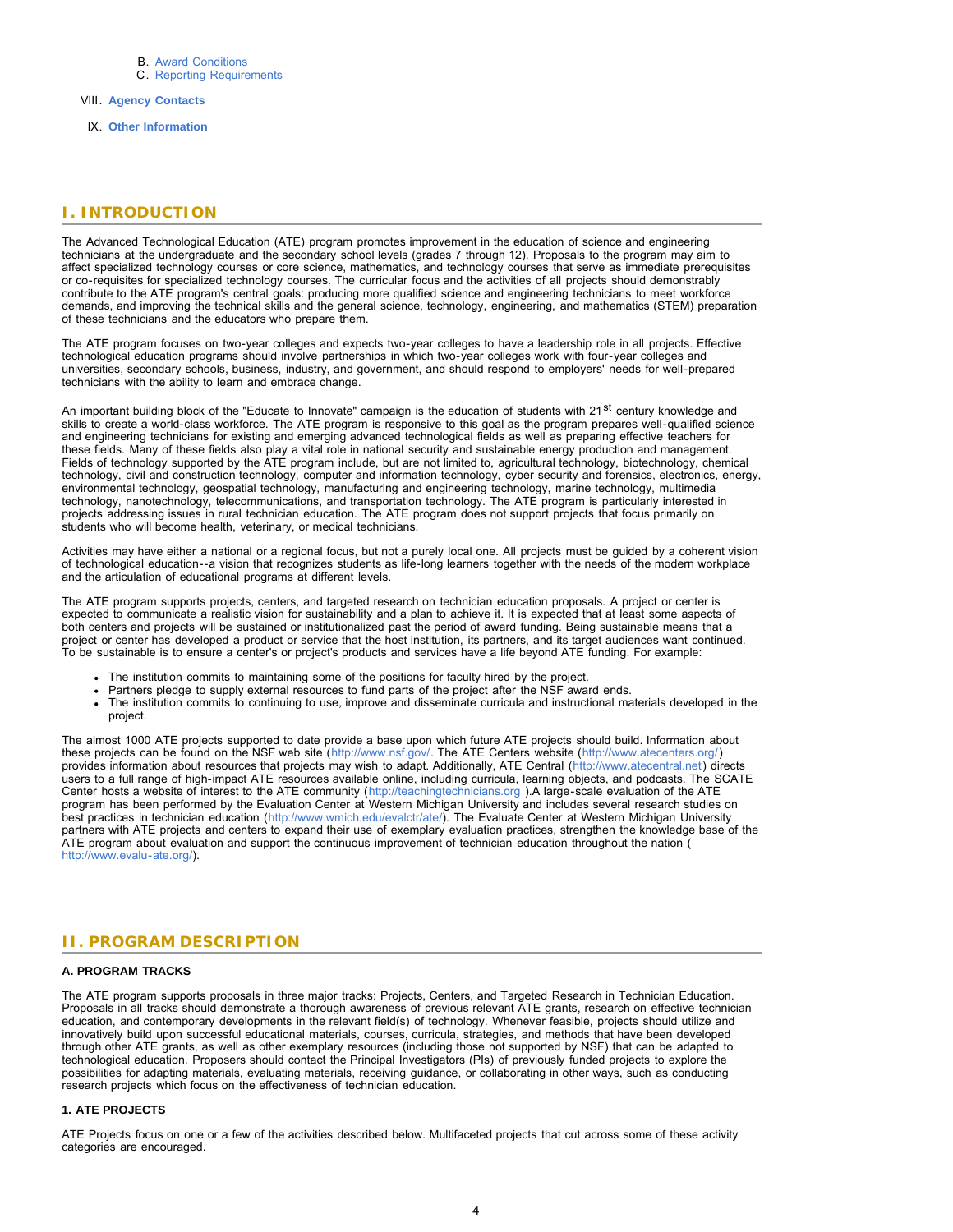**Program Development and Improvement:** These projects should increase the relevance of technician education to modern practices and assure an increased number of students with enhanced competencies entering the high performance workplace. Proposed activities should enhance a curriculum in multiple ways, producing a coherent sequence of classes, laboratories, and work-based educational experiences that revitalize the learning environment, course content and technical experiences for students preparing to be science and engineering technicians. Employers must be involved, and the resulting program should constitute a model that could be disseminated broadly. The improved program should lead students to an appropriate associate degree or specific occupational competency or certification, provide business and industry and public sector agencies with a larger pool of skilled technicians, and induce an increased proportion of students who enroll to complete programs. The PI should articulate clear project goals and objectives, and the evaluative activities should provide evidence on the extent to which the project goals and objectives are realized.

Components of the program development and improvement process might include:

- adapting educational materials or courses developed elsewhere or developing new ones that add rigorous STEM content to technician courses and programs;
- developing innovative methods for using laboratory-, field- and work-based experiences to improve students' understanding of basic principles and the modern workplace;
- using modern instrumentation and new technologies to address the knowledge, skills, and competencies needed for the evolving, converging, and emerging technical workplace;
- integrating industry standards and workplace competencies into the curriculum including  $21^{st}$  century skills ([www.p21.org](http://www.nsf.gov/cgi-bin/good-bye?http://www.p21.org));
- improving the recruitment and retention of students by providing educational opportunities for an increasingly diverse student body;
- developing life-long career and educational pathways for technicians to support the changing workplace, including improving articulation between programs at secondary schools and two-year colleges, and pathways from two-year colleges to four-year college or university programs;
- providing professional development for educators;
- using appropriate assessment instruments to measure student learning; and
- implementing strategies to support student recruitment, retention, and completion. For example, faculty-industry teams might mentor students both within the high school and the community college technician education program with follow-up as the students enter the workforce.

**Curriculum and Educational Materials Development:** A project may also focus on curriculum and materials development with the intent of nationally disseminating the developed products. Proposed project activities should affect the learning environment, course content, and experience of instruction for students preparing to be science and engineering technicians and for their teachers. Projects develop new print, electronic, and multimedia materials, including simulations, scenarios, and web-based collections as well as laboratory experiments and manuals. It is expected that products will be developed with input from business, industry, and government, validated by experts from these organizations, field tested in diverse locations, and validated in terms of their effectiveness in meeting learning goals.

The ATE program also anticipates funding a few Large Scale Materials Development (LSMD) projects that build on smaller scale efforts whose success has been demonstrated through evaluation. These projects may target course sequences or multiple courses that are integrated and taken concurrently or major changes in teaching strategies. They should be research-based, build upon cognitive science, leverage existing resources, and respond to documented national needs. Such projects involve several diverse academic institutions, often bringing different kinds of expertise to the project. Materials may be pilot tested locally, but field tests must be done at a wide range of academic institutions. Evaluation activities are deep and broad, demonstrating the impact of the project on many students and faculty. Evaluation must include measures of increased student learning of content and processes and have input from employers. Dissemination and outreach activities that have national impact are an especially important element of LSMD projects, as are the opportunities for faculty to learn how to best adapt project innovations to the needs of their students and academic institutions.

**Professional Development for Educators**: The ATE program supports projects that provide current secondary school teachers and college faculty with opportunities for continued professional growth in areas that directly impact technician education. These projects should be designed to enhance the educators' disciplinary capabilities, teaching skills, and understanding of current technologies

and practices, and 21<sup>st</sup> century skills. Activities typically include workshops, intensive seminars, industrial internships, or a combination of these. Such activities typically last from a few days to several weeks and are usually conducted in the summer, with follow-up activities conducted during the academic year. To effect long-term change, workshop participants should demonstrate institutional support. The program particularly encourages activities that involve secondary (grades 7 through 12) school teachers and two-year college faculty working together. Additionally, the program encourages activities that provide pedagogical skills to industry scientists and tradespeople who wish to teach. Evaluation should demonstrate use in the classrooms and sustainable changes in practice of participating faculty and teachers. Changes in student learning outcomes as well as students' perceptions of technical careers should be measured.

**Leadership Capacity Building for Faculty:** The vitality and growth of the ATE community is closely linked to industry trends and needs as well as the acumen of the PIs and their institutions who educate technicians. As such, faculty must: 1) work with their institutional administration, 2) effectively manage both programs and project/center activities, 3) maintain industry connections that include local, statewide, and national economic development efforts, and 4) maintain and cultivate networks with other grantees across funding agencies. Activities that foster these skills might include:

- Mentoring programs that link experienced ATE PIs with new grantees. Activities are expected to lead to new PIs acquiring skills needed to successfully manage, complete, evaluate, disseminate and sustain their projects as well as fostering leadership skills such that they may become mentors at a future time;
- Identifying and mentoring faculty and their administrators for the purpose of developing and implementing a new curriculum in an advanced technological area to educate technicians for local industry needs; and
- Outreach activities that reach faculty and their institutions to educate them about the value and potential impact of working with the ATE Program and its community. These efforts could include providing information on funding opportunities, developing effective proposal writing skills, providing guidance on ways of surveying area industry to determine industry needs as well as finding and working with local workforce investment boards and other entities.

**Teacher Preparation:** The foundation for advanced technological education is grounded in strong mathematics, science, and technology education in K-12 schools. The preparation of future teachers who will facilitate student learning in mathematics and science and cultivate an interest in technological careers is an important component of the ATE program. ATE teacher preparation projects help prepare a future K-12 teaching workforce that is skilled in teaching science and mathematics, understands the technological workplace, and can prepare students to use a variety of approaches to solving real world technology related problems using design processes and principles (See Standards for Technological Literacy, ITEA, [http://www.iteea.org\)](http://www.nsf.gov/cgi-bin/good-bye?http://www.iteaconnect.org)

Teacher Preparation projects must involve both two-year and four-year institutions and should aim to increase the number, quality,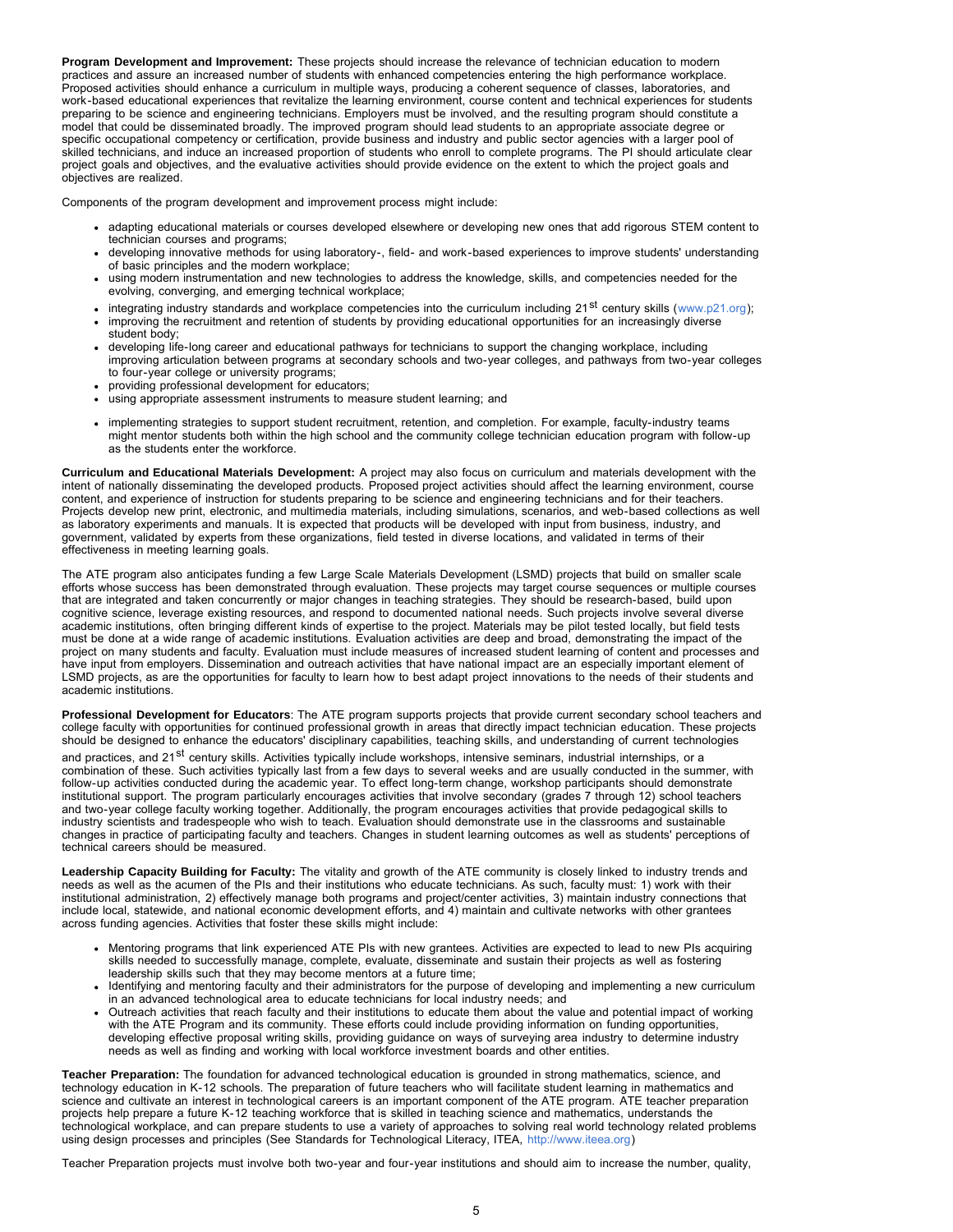and diversity of prospective K-12 science, mathematics, or technology teachers in pre-service or paraprofessional programs. These projects are expected to improve the prospective teachers' technological understanding; provide them with experiences to use in engaging students in real world technological problems; improve their understanding of the modern workplace; and strengthen their preparation in science and mathematics. These projects are expected to build on the extensive research literature on teacher preparation. Two-year colleges have the unique advantage of having technology faculty, connected with the high performance workplace, who can work with mathematics and science faculty in developing and teaching these programs.

The project's evaluation plan must measure the effectiveness of efforts to recruit prospective K-12 teachers, transfer those students into four-year teacher preparation programs, enhance their understanding of advanced technologies used in the workplace, and enhance their ability to improve the technological literacy of their students. Project leaders should also be prepared to contribute to longitudinal studies that track students beyond the grant period, in order to measure the number who graduate with teaching credentials, find positions in K-12 schools, and demonstrate successful performance in the classroom.

**Business and Entrepreneurial Skills Development for Students:** In addition to technical skills and disciplinary content, students entering the industry environment need skills that allow them to understand and work effectively in a business environment. Many companies have a global presence, and students need to understand that the global economy affects them as employees. Another sector of the industry is comprised of small start-up companies, and these have different attributes than large established firms. Students need to understand these attributes and differences to be effective employees.

Employers often expect employees to possess knowledge, skills and competencies in a specific technical area and to demonstrate professional, industry related, and entrepreneurship acumen. Entrepreneurship skills can be developed in students in technician education programs by having them take selected business courses, by engaging students in problem-based learning using projects of interest to local industry, working with local economic investment organizations and by developing incubator programs that provide experiences for students to interact with entrepreneurs. Projects are encouraged that:

- Educate traditional students and returning learners to develop and apply technical, professional, industry-related, and entrepreneurship knowledge, skills, and competencies;
- Incorporate global issues and international technological and business practices into technical programs; and Introduce technical program students to business plans, marketing strategies, networking and interviewing skills, and
- characteristics of successful entrepreneurs within the context of the program.

**Small Grants for Institutions New to the ATE Program:** This category seeks to increase the incentive and opportunity for community colleges that have little or no previous experience with the ATE program to undertake projects to improve science and engineering technician education programs or teacher preparation programs that focus on technological education. This small grants opportunity is designed to stimulate implementation, adaptation, and innovation in all areas supported by the ATE program and to broaden the base of community colleges participating in the program. Proposers are strongly encouraged to utilize resources developed by other ATE or other NSF awardees and to include people from these projects and centers.

It is expected that some of the funded projects in this category will serve as a prototype or pilot for an idea that may be expanded in a future proposal for an ATE project. The ATE program is particularly interested in projects addressing issues in rural technician education.

*Only community college campuses that have not had an ATE award within the past 10 years may be the "performing organization" on a proposal in this category*. It is acceptable for a system administrative office or other governing organization to submit the proposal and be the "awardee organization," even if that organization has received a previous ATE award. But the campus that is the "performing organization" must not have been the performing organization on an ATE award within the past 10 years and must be geographically distinct and have its own chief academic officer. (Note: Community colleges that have had an ATE award within the past 10 years and other institutions may still submit a proposal for a small project under the other categories of ATE Project grants.)

**Conferences and Workshops:** The ATE program supports a small number of conferences, workshops, and special projects that lead to a better understanding of issues in advanced technological education. These efforts must be related to the mission of the ATE program. Budgets for conferences and workshops are expected to be consistent with the duration of the event, and the number of participants, but the cost will normally not exceed a total of \$250,000. It is expected that the conferences and workshops will be outcome based, and that the final report should contain a statement of the impacts of the event 12-18 months after completion of the event(s). Proposals for conferences and workshops may be submitted at any time during the year, but the proposers should plan on at least a 10 month lead time to allow for review and processing of the proposal.

### **2. ATE CENTERS**

The ATE program supports three types of centers: national, regional, and resource. All centers are larger in size and scope than projects. Proposals for centers must clearly articulate a vision of technological education and must describe a workable plan for achieving that vision during the period of NSF funding. ATE centers provide models and leadership and act as clearinghouses for educational materials and methods. They are cooperative efforts in which two-year colleges work with four-year colleges and universities, secondary schools, business, industry, and government. Typically, the centers are recognized as leaders in a particular field or technology based on significant prior efforts. Proposals for ATE centers must build upon prior efforts of both project personnel and others in the field. A center proposal must clearly describe the impacts of center activities on the industry and technician education programs at the national, regional, and local levels as well as institutional impacts. It is expected that a center will seek a variety of sources of financial support including (1) NSF, (2) the proposing educational institution or consortium, and (3) employers. Proposals for centers are expected to include a letter from the president or chief academic officer of the host institution documenting the institution's commitment to the center.

Centers have a carefully articulated mission that advances the ATE program's mission. Typical features of a center include:

- national or regional systemic reform, broad outreach, community-building, and leadership development among educational institutions, employers, professional and trade associations, educators, and practicing technicians leading to high visibility and support at the collaborating educational institutions;
- a realistic plan for achieving sustainability and institutionalization of key center functions following the period of NSF funding; development of resources, such as high-quality programs and curricula, that reflect the modern technological workplace, and dissemination of the center's materials and services through commercial publishers, journals, conferences, workshops, electronic networks and tools, and other means including professional development for educators to support the utilization of these resources;
- mentoring of PIs and projects within the same and related technological fields;
- attention to core STEM courses that provide a foundation for technical degree programs as well as articulation of courses and programs between two-year colleges and secondary schools and between two-year colleges and four-year colleges and universities;
- specific strategies for recruiting, retaining, and placing students (especially students from groups underrepresented in STEM fields), and effective mechanisms for measuring gains in recruitment, retention, and placement;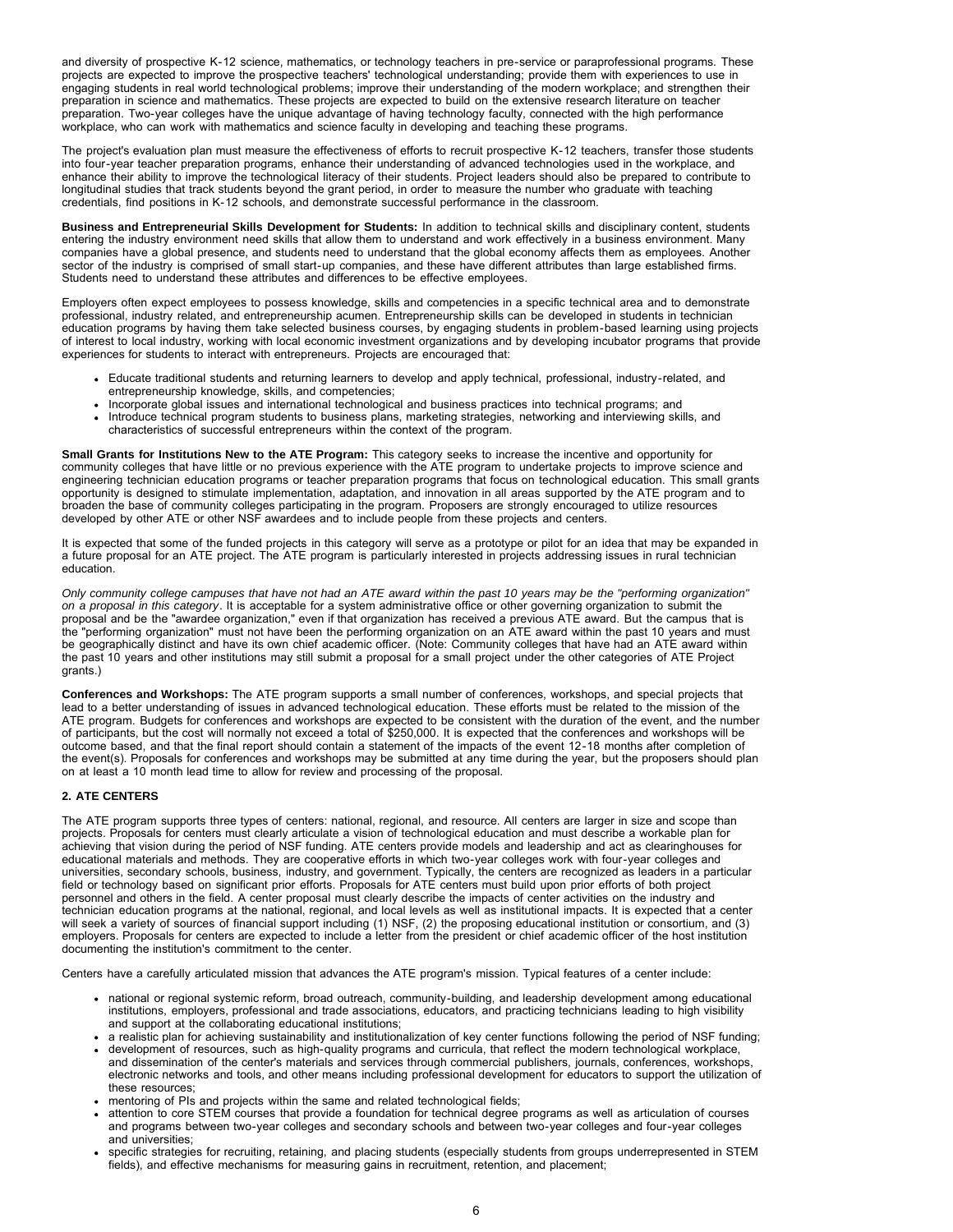- mechanisms for counting students and incumbent workers who are recruited; achieve competencies; receive industry certifications (when relevant); participate in internships; find appropriate employment; complete institutional certificates and associate degrees, and transfer to institutions for upper division work; and
- evaluation of the center's materials and services and their impact on student learning, and of the center's impact on employers and on the institutions that manage the center including longitudinal studies that examine students' performance in the workplace and measure employers' satisfaction with graduates.

The ATE program also offers planning grants for centers. (See Section III. Award Information and Section V. Proposal Preparation and Submission Instructions for further information.)

Both regional and national centers are usually funded for four years, after which they are eligible for a competitive grant renewal for another three years. In the second year of the renewal, the progress of the regional and national center will be reviewed to determine whether the center should be terminated, be renewed for another three years or become a resource center. This cycle continues as long as there is a need for the center and the center continues to perform up to expectations. A resource center is usually funded for four years with the possibility of a competitive grant renewal at the end of the third year.

**National Centers:** National centers focus on the comprehensive reform of technological education in fields that are central to maintaining the economic competitiveness of the United States. National centers must have major national impact and visibility in the technological fields that they address. A national center should catalyze a broad national network of academic institutions and industrial entities that are interested in a particular area of technology. The evaluation plan for a national center is expected to provide evidence of impacts relating to its disciplinary focus, and should provide evidence to support the extent to which the claims that the center makes about its effectiveness and impact on technological education are justified. Partnerships may be national and/or regional, and all collaborate to improve technological education. National centers are also responsible for establishing collaborations with existing and new ATE projects in the same or related technological fields across the nation.

**Regional Centers:** Regional centers focus on a particular field of technology and have a clear, measurable impact on the workforce and economy in a logically defined geographic region. The center's activities should be coordinated with local, regional, and statewide economic development strategic plans, and, if appropriate, any other ATE funded center that is in a related technological field. Although a regional center may have national impacts, the mission, structure, activities, and products of a regional center should be carefully designed to fit the region's particular characteristics and needs in the relevant field of technology. As a result, the scope and scale of work of a regional center will be less than a national center. For example, a regional center may need to collect, adapt, and implement existing exemplary materials to ensure technological educational reform in a region but not develop new curriculum. Or, the regional center may work with industry to develop a course that is responsive to the regional industry needs. It is expected that a regional center will sustain relationships with local industry and economic development entities.

**Resource Centers:** A resource center, within a technological area or combination of areas, constitutes a highly visible source of educational materials, ideas, and contacts, research and evaluation, and provides mentoring to increase leadership capacity on a national level. Resource centers may focus on a particular field of technological education or cut across several technology fields to promote best practices in areas such as recruitment, retention, curriculum development, teaching practices, and industry partnerships. Resource centers are typically funded for four years to work with the large network of partners including business, industry, governmental agencies, professional activities, and academic institutions originally developed over several years while a national or regional center. A resource center can also originally come from a project that demonstrated it could provide a specific service or services useful to ATE funded centers or projects or the larger community. Although an institution is eligible to submit a resource center proposal without having had a project award, or any other type of center award, generally, only ATE national or regional centers and exemplary ATE projects that have already completed their original grants are well-positioned to become resource centers. Leaders of these centers must demonstrate that they have already made substantial, high-quality contributions to technological education. As such it is common for resource centers to take a greater leadership role in:

- Providing support and mentoring for prospective PIs that wish to start or improve educational programs in a particular field of technology;
- Providing services to projects;
- Establishing and supporting additional industry, business and academic partnerships;
- Promoting technician careers and visibility and the public image in the field(s) on which the Center is focused;
- Addressing technician knowledge, skills, and competencies needed for the evolving, converging, and emerging technical workplace; and
- Screening, validating, updating, and broadly distributing exemplary materials, curricula, and pedagogical practices adapted or designed by ATE centers and projects and other appropriate sources.

### **3. Targeted Research on Technician Education**

The ATE program supports targeted research on technician education, the changing role of technicians in the workplace, and other topics that advance the knowledge base needed to make technician education programs more effective and more forward-looking. Project proposals should pose a research question or outline a topic of broad interest and importance to the PIs of ATE projects and centers. The project should describe how it builds upon previous research and scholarship on the issue. The theoretical model and research methodology to be used for conducting the research, gathering and analyzing data and developing conclusions should be described. Evaluation should determine that the research methodology is appropriate to the topic and the research protocols are being followed. The proposal should describe how the results can inform practices in technician education programs and how the practitioners will learn of the results. The results must be broadly disseminated to researchers and practitioners. Projects must represent a true collaboration--reflected in the activities, the leadership, and the budget--between well-qualified researchers and two-year college educators and, when appropriate, participants from four-year colleges and universities, secondary schools, business and industry, professional societies, and other non-profit organizations.

Within specific high-technology fields supported by the ATE program (e.g., biotechnology, cybersecurity, nanotechnology), the following are examples of targeted research questions in which the ATE program is particularly interested:

- What are the future trends of the roles of technicians, and how can technician education stay abreast of rapid advances in the field?
- How can stakeholders in technician education (e.g.; community colleges in collaborations with business and industry, government, economic development groups, four-year institutions, secondary schools, and professional societies) develop meaningful and mutually beneficial partnerships?
- Which educational strategies have proven most effective in improving student learning within these specific high technology fields? Across multiple technology fields, what impacts have strategies such as project-based learning, particular recruiting and retention strategies, and remote laboratories had on the effectiveness of technician education programs? What are the reasons for these impacts? Can these strategies be translated to other fields of technology?
- Which components of technician education programs work (or don't work), with whom, why, and under what circumstances?
- What model educational programs and industry partnerships prepare students for sustained success in a technician career (as opposed to training for a specific job)? What are the characteristics of the employees who adapt most readily to an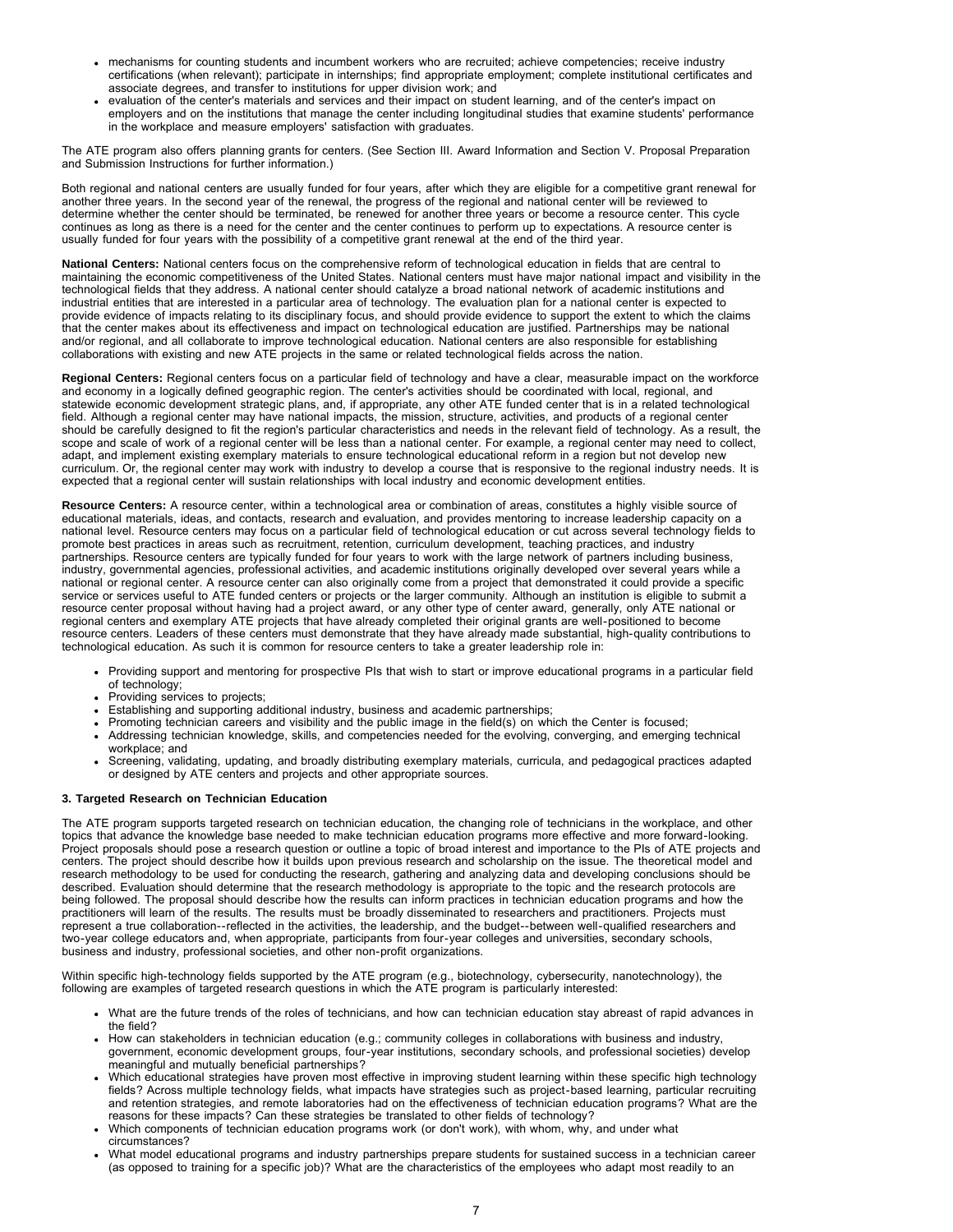evolving technological work environment? What educational strategies develop such characteristics? What model educational programs and industry partnerships prepare students for sustained success in a technician career (as opposed to training for a specific job)?

The list above is not intended to be exhaustive. Investigators who are interested in conducting a targeted research project are strongly encouraged to discuss their plans with a program officer prior to submission.

#### **B. INFORMATION ABOUT PREVIOUS AWARDS**

NSF's web site ([http://www.nsf.gov\)](http://www.nsf.gov/) provides an Awards Search feature that allows customized searches of NSF's award database. Proposers are also encouraged to search [http://atecentral.net/](http://www.nsf.gov/cgi-bin/good-bye?http://atecentral.net/) and contact PIs of previous awards.

### <span id="page-7-0"></span>**III. AWARD INFORMATION**

NSF anticipates that approximately \$64.0 million will be available for new and continuing awards in this program in FY2012. Funding in all years is subject to the availability of funds. The program expects to make 75-90 new awards per year. Grants may be awarded in a wide variety of sizes and durations, as summarized below. The categories below are expected to encompass most of the activities supported through the ATE program; however, additional activities and mechanisms may be proposed after consultation with an NSF program officer. The actual number of awards and the award sizes are subject to the availability of funds and the quality of proposals received.

Anticipated number, size, and duration of new awards:

- ATE Projects: approximately 45-60 new awards, ranging from \$25,000 to \$300,000 per year and having a duration of up to three years, except for Large Scale Materials Development (LSMD) projects, which are limited to \$500,000 per year for four years.
- ATE small grants for institutions new to the ATE program: approximately 15-20 awards for up to \$200,000 (each) typically spread over three years. It is expected that the budget request will match the scope of the project.
- National Centers of Excellence: up to 2 new awards for up to \$5 million (each) spread over four years, with the possibility of a competitive grant renewal, normally at a lower level of annual funding, for an additional three years.
- Regional Centers of Excellence: up to 3 new awards for up to \$3 million (each) spread over four years, with the possibility of a competitive grant renewal, normally at a lower level of annual funding, for an additional three years.
- Resource Centers: up to 4 new awards for up to \$1.6 million (each) spread over four years with the possibility of a competitive grant renewal.
- Planning Grants for Centers: up to 4 new awards for up to \$70,000 (each) to develop well-formulated plans for future national or regional centers (see Section V.A ["Proposal Preparation"] for additional information).
- Targeted Research on Technician Education: approximately 5 to 8 new awards, ranging from \$100,000 to \$300,000 per year for up to 4 years.

Limitations on funding for the purchase of equipment are discussed under Budgetary Limitations in Section V.B.

### <span id="page-7-1"></span>**IV. ELIGIBILITY INFORMATION**

#### **Organization Limit:**

The categories of proposers eligible to submit proposals to the National Science Foundation are identified in the Grant Proposal Guide, Chapter I, Section E.

**PI Limit:**

None Specified

 **Limit on Number of Proposals per Organization:**

#### None Specified

<span id="page-7-2"></span>**Limit on Number of Proposals per PI:**

None Specified

## **V. PROPOSAL PREPARATION AND SUBMISSION INSTRUCTIONS**

### **A. Proposal Preparation Instructions**

**Full Proposal Preparation Instructions:** Proposers may opt to submit proposals in response to this Program Solicitation via Grants.gov or via the NSF FastLane system.

Full proposals submitted via FastLane: Proposals submitted in response to this program solicitation should be prepared and submitted in accordance with the general guidelines contained in the NSF Grant Proposal Guide (GPG). The complete text of the GPG is available electronically on the NSF website at: [http://www.nsf.gov/publications/pub\\_summ.jsp?ods\\_key=gpg.](http://www.nsf.gov/publications/pub_summ.jsp?ods_key=gpg) Paper copies of the GPG may be obtained from the NSF Publications Clearinghouse, telephone (703) 292-7827 or by e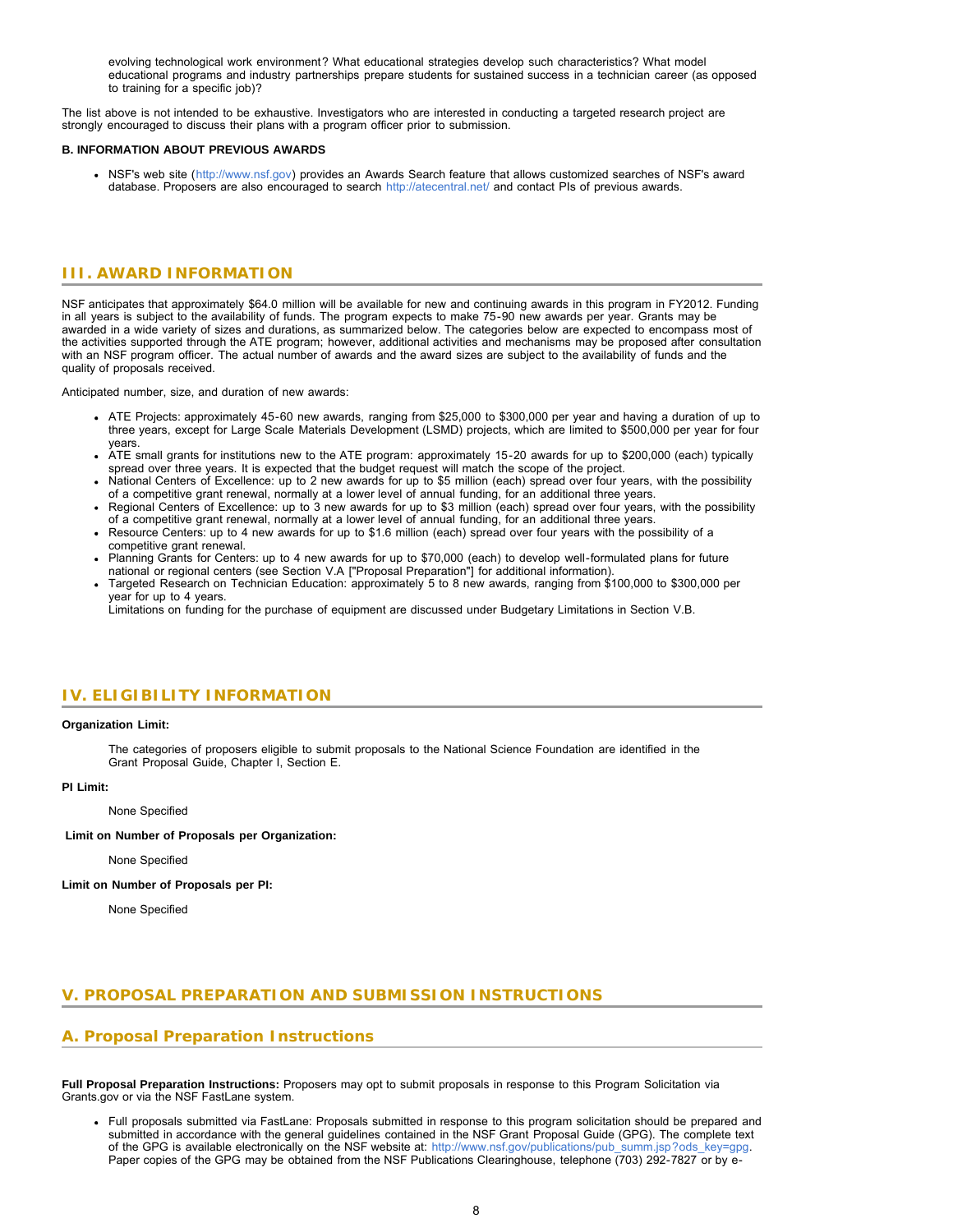mail from [nsfpubs@nsf.gov.](mailto:nsfpubs@nsf.gov) Proposers are reminded to identify this program solicitation number in the program solicitation block on the NSF Cover Sheet For Proposal to the National Science Foundation. Compliance with this requirement is critical to determining the relevant proposal processing guidelines. Failure to submit this information may delay processing.

Full proposals submitted via Grants.gov: Proposals submitted in response to this program solicitation via Grants.gov should be prepared and submitted in accordance with the NSF Grants.gov Application Guide: A Guide for the Preparation and Submission of NSF Applications via Grants.gov. The complete text of the NSF Grants.gov Application Guide is available on the Grants.gov website and on the NSF website at: ([http://www.nsf.gov/publications/pub\\_summ.jsp?](http://www.nsf.gov/publications/pub_summ.jsp?ods_key=grantsgovguide) [ods\\_key=grantsgovguide\)](http://www.nsf.gov/publications/pub_summ.jsp?ods_key=grantsgovguide). To obtain copies of the Application Guide and Application Forms Package, click on the Apply tab on the Grants.gov site, then click on the Apply Step 1: Download a Grant Application Package and Application Instructions link and enter the funding opportunity number, (the program solicitation number without the NSF prefix) and press the Download Package button. Paper copies of the Grants.gov Application Guide also may be obtained from the NSF Publications Clearinghouse, telephone (703) 292-7827 or by e-mail from [nsfpubs@nsf.gov.](mailto:nsfpubs@nsf.gov)

In determining which method to utilize in the electronic preparation and submission of the proposal, please note the following:

Collaborative Proposals. All collaborative proposals submitted as separate submissions from multiple organizations must be submitted via the NSF FastLane system. Chapter II, Section D.4 of the Grant Proposal Guide provides additional information on collaborative proposals.

The following instructions for particular sections of the proposal supplements the guidance found in the GPG and the NSF Grants.gov Application Guide.

Cover Sheet: In FastLane, take special care to select the correct "Program Announcement/Solicitation No."; this number can be found at the beginning of this document. For Grants.gov users, the program solicitation number will be pre-populated by Grants.gov on the NSF Grant Application Cover Page. If the proposal is for a planning grant, begin the project title with the words "Planning Grant for...." (See information on planning grants below.)

Project Data Form: The information on this form is used to direct the proposal to appropriate reviewers and to determine the characteristics of NSF-supported projects. Take special care to identify the proper track for your proposal in Item 1 on the form. For any audience code(s) marked in Item F (e.g., women, minorities, persons with disabilities), include in the Project Description a substantive discussion of the specific strategies that the project will employ to affect the audience(s). Note: In FastLane, the Project Data Form will show up in the list of forms for your proposal only after you have (1) selected the correct Program Announcement/Solicitation No. on the Cover Sheet and (2) saved the Cover Sheet. Grants.gov users should refer to Section VI.5. of the NSF Grants.gov Application Guide for specific instructions on how to submit the DUE Project Data Form.

Project Summary: The one-page Project Summary should clearly indicate, in the first few sentences, the disciplinary focus (or foci) of the proposed project, the kinds of activities to be undertaken (e.g. educational materials development, adaptation and implementation, professional development for educators), and the primary audience to be affected by those activities (e.g., two-year college students, secondary school students, two-year college faculty members, secondary school teachers). This information is used to assign the proposal to a panel for review. Proposers are reminded that the Project Summary must explicitly address, in separate statements, both NSB-approved merit review criteria; the statements must contain the phrases "intellectual merit" and "broader impacts." Full proposals that do not separately address both merit review criteria within the one-page Project Summary will be returned without review.

Project Description (beginning with Results from Prior NSF Support):

While the minimum font size allowed in GPG for some fonts is 10 point, the ATE program strongly recommends that proposers use an 11 or 12-point standard font (for example, Times New Roman, Computer Modern family of fonts, or Arial) to ensure readability.

The length of the full proposal is limited to 15 pages (single-spaced). The Project Description must begin with the subsection on Results of Prior Support, and this subsection should only cover awards pertaining to education; describe research awards only if they have a direct bearing on the new proposal. This subsection must contain specific outcomes and results including metrics to demonstrate the impact of the activities undertaken including evidence of the quality and effectiveness of the project's deliverables. (Supplementary documents may also be used to illustrate prior work subject to the constraints indicated below.) Then the Project Description must explain the project's motivating rationale, goals, objectives, deliverables, and activities; the timetable; the management plan; the roles and responsibilities of the PI, co-PI(s), and other senior personnel; the plan for sustainability after the period of NSF funding; the evaluation plan; and the dissemination plan. For information about effective approaches to evaluation, see the following resources:

The 2002 User-Friendly Handbook for Project Evaluation ([NSF 02-057\)](http://www.nsf.gov/publications/pub_summ.jsp?ods_key=nsf02057)

Online Evaluation Resource Library for NSF's Directorate for Education and Human Resources ([http://oerl.sri.com/](http://www.nsf.gov/cgi-bin/good-bye?http://oerl.sri.com/)

Field-Tested Learning Assessment Guide (FLAG) for Science, Math, Engineering, and Technology Instructors ([http://www.flaguide.org/\)](http://www.nsf.gov/cgi-bin/good-bye?http://www.flaguide.org/)

The Evalua|t|e Center at Western Michigan University ([http://www.evalu-ate.org/](http://www.nsf.gov/cgi-bin/good-bye?http://www.evalu-ate.org/)) expands the use of exemplary practices in the evaluation of ATE projects and centers.

References Cited: A references cited page must be included in the proposal. Literature cited should specifically relate to the proposed project, and the Project Description should make clear how each reference has played a role in the motivation for or design of the project. Relevant literature on research in teaching and learning as well as relevant literature on technical education efforts should be cited. If no references are cited the page should state that no references were cited.

Budget: A Budget Justification of up to three pages must accompany the budget forms and provide details about budget line items. This includes justification for the subawards. Proposals that involve subawards should include subaward budgets. If consultants are involved in the budget, the justification must include what they are to do, the length of time they will be working, and the rate of pay. Note: Proposers are advised not to include any cost-sharing on Line M of the proposal budget. Line M of the FastLane budget should be "0". The budget must include funds to support travel to the annual ATE PI Conference.

Special Information and Supplementary Documentation: These are optional **except** for: 1) a listing of all of the known people (aside from participants and students) who will receive compensation from the project and their affiliation, 2) a postdoctoral researcher mentoring plan, if funding is requested to support postdoctoral researchers, and 3) a data management plan.

Reviewers do want to see documentation of the commitments described in the proposal including, for centers, a letter from the president or chief academic officer of the host institution describing the commitment of the institution to the center. If included, these sections must be concise and relevant. Reviewers will be strongly encouraged to disregard any supplementary documentation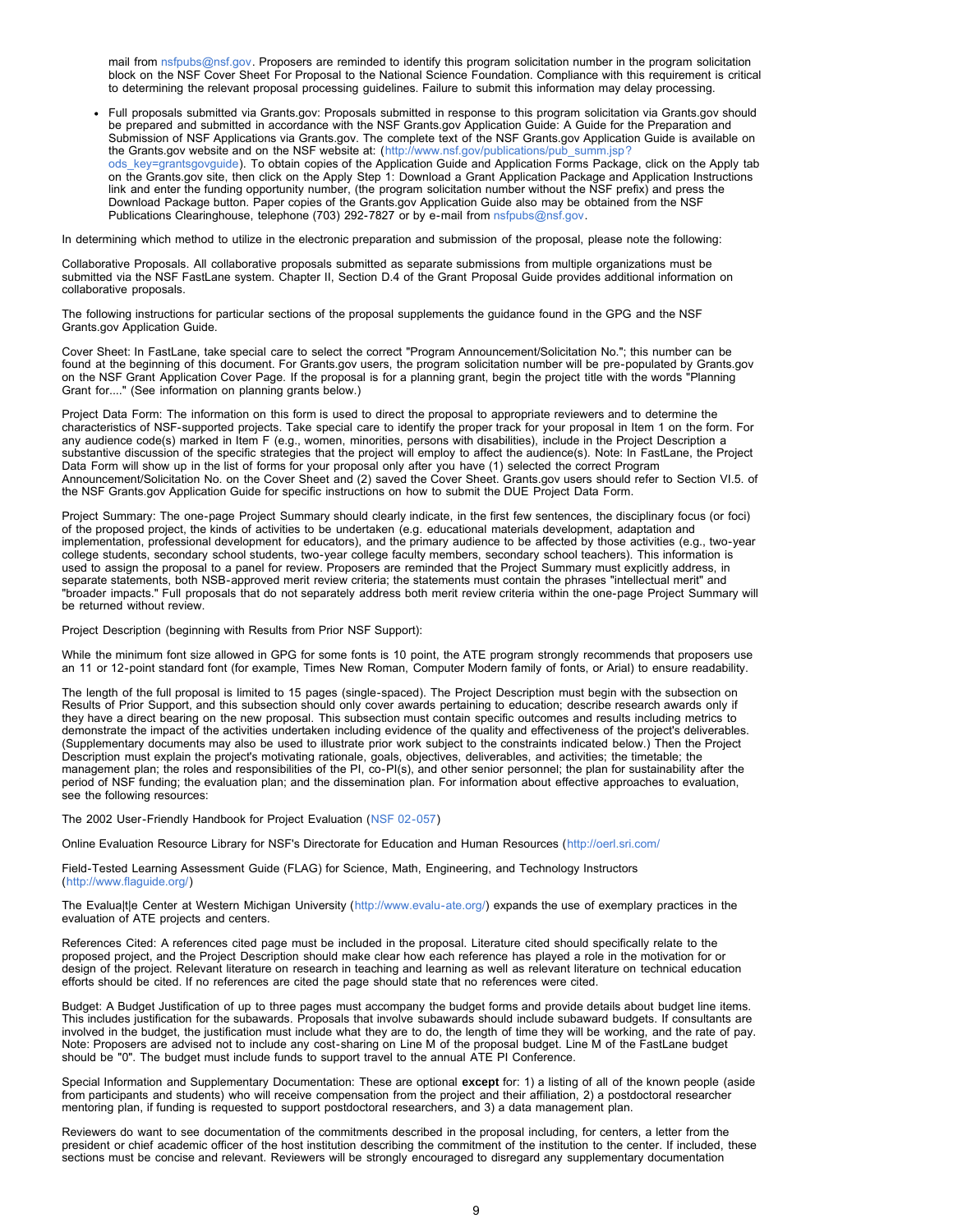material in excess of 30 pages. These sections might include, for example, letters of commitment, a sample of previously developed (relevant) materials, a published review of such materials, or a draft of a proposed unit or module. Letters of commitment should document collaborative arrangements or pledge resources of significance to the proposal. Letters that merely endorse the proposal or offer nonspecific support for project activities should not be included. FastLane's Supplementary Documents function should be used to upload these sections as one or more PDF files. Note that any letters must be obtained in or converted to electronic format; if necessary, electronically scan paper documents and convert them to PDF. Hard copy letters mailed to NSF will not be provided to reviewers. (Proposers should not send videotapes, computer diskettes, CD-ROMs, slides, books, etc., as appendices or supplements to a proposal.)

Because proposals submitted in response to this solicitation will be reviewed by panel review instead of mail review, there is no need for proposers to submit a list of suggested reviewers unless an NSF program officer specifically requests it.

**Planning Grants:** Planning grants are reserved for planning for a center. A proposal for a planning grant should clearly describe the activities that will take place during the planning period. It should also provide details about the workforce demands that the planning grant will address, the organizations and departments that will be (or will likely be) partners in the project, the core faculty members or administrators who will manage the project, and the criteria that will be used to judge the proposer's readiness to form an ATE center at the end of the planning period. The proposal should also outline plans for identifying and enlisting faculty from two-and four-year institutions and representatives from business, industry and public sector agencies to provide leadership for the various activities of the project or center.

Planning-grant proposals need not present elaborate plans for evaluation and dissemination.

Certain special types of proposals described in the GPG--i.e., Grants for Rapid Research Response (RAPID) proposals and EArly Grants for Exploratory Research (EAGER) proposals (see GPG, Chapter II, Section D.1 and 2), Equipment Proposals (see GPG, Chapter II, Section D.5), and Accomplishment-Based Renewal (ABR) proposals (see GPG, Chapter V, Section B)--are not appropriate for the ATE program. Collaborative Proposals (see GPG, Chapter II, Section D.4) should in most cases be submitted as a single proposal. Under unusual circumstances, Collaborative Proposals involving the simultaneous submission of proposals from different organizations will be accepted in the formal proposal cycle. The collaborating organizations must exactly follow the instructions for electronic submission specified in GPG, Chapter II, Section D.4.b. The project titles of the related proposals must be identical and must begin with the words "Collaborative Project," and the combined budgets of the related proposals should conform to the typical award sizes specified in this solicitation. These simultaneous Collaborative Proposals must be submitted via FastLane and will be treated as a single proposal (with a single Project Summary, Project Description, and References Cited) during the review process.

## <span id="page-9-0"></span>**B. Budgetary Information**

**Cost Sharing:** Inclusion of voluntary committed cost sharing is prohibited

### **Other Budgetary Limitations:**

Funds requested for equipment and instrumentation (computers, computer-related hardware, software, laboratory or field instrumentation, and scientific or industrial machinery) normally may not exceed \$200,000 for the duration of the grant. Exceptions for this limit will be considered when a single piece of equipment costs in excess of the maximum allowable request, and the need for the equipment is justified in terms of student use and learning outcomes. NSF funds may not be used to support expenditures that would normally be made in the absence of an award, such as costs for routine teaching activities (including curriculum development) and laboratory upgrades (supplies and computers).

NSF project funds may not be used for:

- equipment or instrumentation that is not mainly for use in the project;
- replacement equipment or instrumentation that does not significantly improve instructional capability;
- teaching aids (e.g., films, slides, projectors, "drill and practice" software);
- vehicles, laboratory furnishings, or general utility items such as office equipment (including word-processing equipment), benches, tables, desks, chairs, storage cases, and routine supplies;
- maintenance equipment and maintenance or service contracts;
- the modification, construction, or furnishing of laboratories or other buildings;
- the installation of equipment or instrumentation (as distinct from the on-site assembly of multi-component instruments- which is an allowable charge).

**Professional Development Workshops:** In proposals that involve professional development workshops, it is generally expected that the home institutions of the participants will bear the cost of travel to and from the workshop. However, some travel costs may be included in project budgets. Costs for subsistence (lodging and meals) during the workshop may be included. In addition, funds may be requested for a reasonable stipend per workshop day for participants; requests for such stipends must be specific to the target audience and must be fully justified--for example, to assure participation by faculty with few professional development opportunities or from resource-poor institutions.

The use of NSF funds to hire substitute teachers is allowed under the following conditions: (1) it is necessary to meet the goals and objectives of the project; and (2) it can be documented that the substitute teachers are directly replacing teachers participating in the NSF-funded project. Substitute teachers should be paid in accordance with established school district policies, and in lieu of paying the teachers participating in the project. Records must be maintained on the hiring and use of substitutes. Note that indirect costs may not be charged on participant support costs.

**Extra Compensation Above Base Salary.** ATE provides for extra compensation above base salary only for special situations such as teaching evening or weekend classes or workshops. Further, the extra compensation shall be computed at a rate not in excess of the monthly rate of the base academic year salary. Awardees must disclose the intention to pay extra compensation above the base salary in the Budget Justification section of the grant proposal. This extra compensation above the base salary must still be approved by NSF. Permission to charge extra compensation, if granted, will be included by specific clause in the grant award letter.

**National Visiting Committee:** For centers, the budget should include provisions for a National Visiting Committee (NVC) to visit the center at least on an annual basis. An NVC is a group of experts who provide advice to the project staff, assess the plans and progress of the project (and make reports both to the project leadership and to NSF), and enhance the dissemination of the project's products. Typically, ATE Centers enlist eight to ten members. The proposal should only include names of NVC members who have agreed to serve should an award be made. After an award is made, an NSF program officer will work with the grantee to finalize NVC membership. But the proposal should address how the NVC will be used in the project. (Additional information describing the role of NVCs can be found at, [http://www.wmich.edu/evalctr/ate/piresources.htm.](http://www.nsf.gov/cgi-bin/good-bye?http://www.wmich.edu/evalctr/ate/piresources.htm))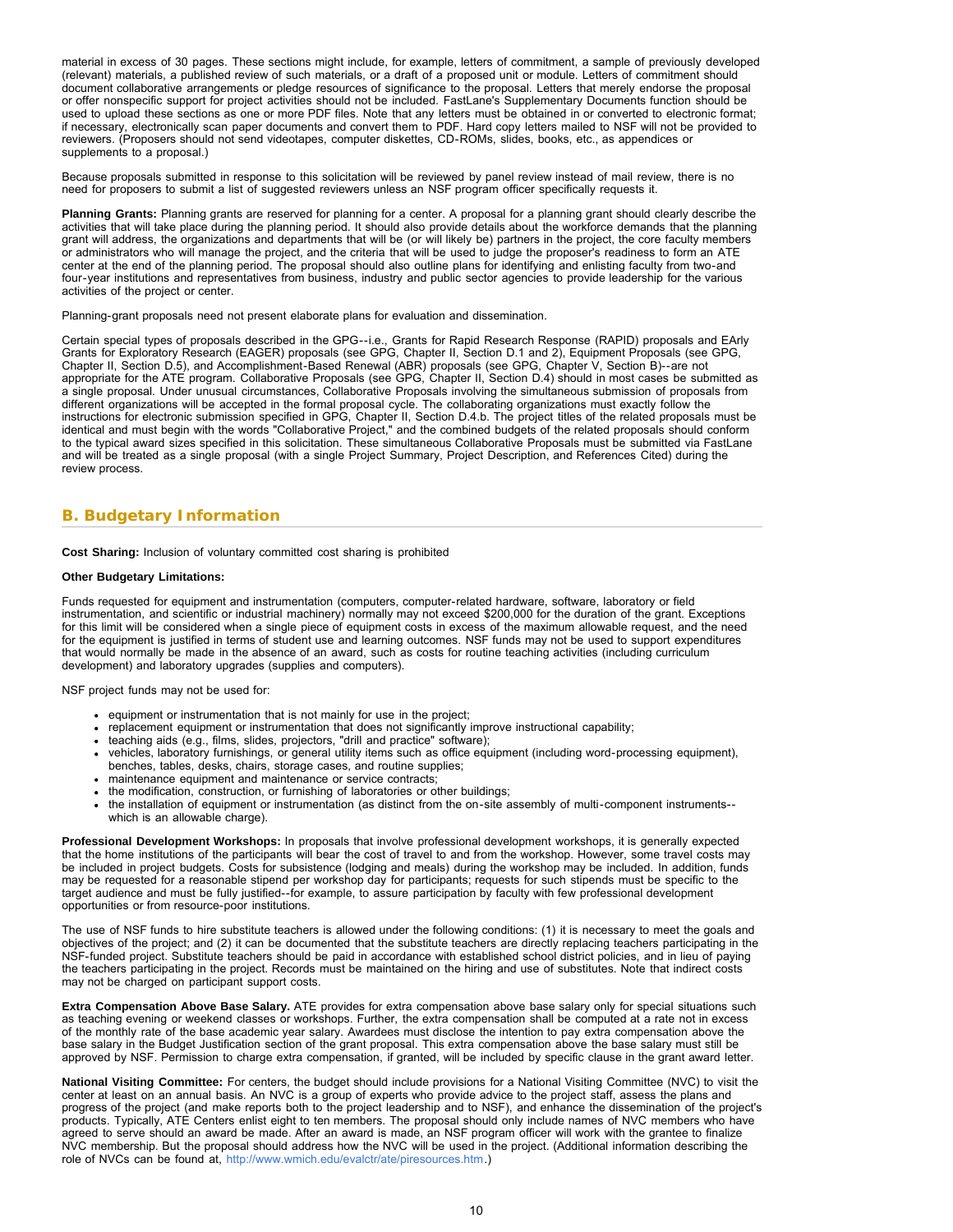<span id="page-10-0"></span>**Evaluation**: All projects and centers carry out evaluative activities. The funds to support an evaluator independent of the project or center must be requested, and the requested funds must match the scope of the proposed evaluative activities.

**ATE PI Conference**: The budget must include funds to support travel to the annual ATE PI Conference.

### **C. Due Dates**

**Full Proposal Deadline(s)** (due by 5 p.m. proposer's local time):

October 20, 2011

October 18, 2012

October 17, 2013

## <span id="page-10-1"></span>**D. FastLane/Grants.gov Requirements**

### **For Proposals Submitted Via FastLane:**

Detailed technical instructions regarding the technical aspects of preparation and submission via FastLane are available at: [https://www.fastlane.nsf.gov/a1/newstan.htm.](https://www.fastlane.nsf.gov/a1/newstan.htm) For FastLane user support, call the FastLane Help Desk at 1-800-673-6188 or e-mail [fastlane@nsf.gov.](mailto:fastlane@nsf.gov) The FastLane Help Desk answers general technical questions related to the use of the FastLane system. Specific questions related to this program solicitation should be referred to the NSF program staff contact(s) listed in Section VIII of this funding opportunity.

*Submission of Electronically Signed Cover Sheets.* The Authorized Organizational Representative (AOR) must electronically sign the proposal Cover Sheet to submit the required proposal certifications (see Chapter II, Section C of the Grant Proposal Guide for a listing of the certifications). The AOR must provide the required electronic certifications within five working days following the electronic submission of the proposal. Further instructions regarding this process are available on the FastLane Website at: [https://www.fastlane.nsf.gov/fastlane.jsp.](https://www.fastlane.nsf.gov/fastlane.jsp)

#### **For Proposals Submitted Via Grants.gov:**

Before using Grants.gov for the first time, each organization must register to create an institutional profile. Once registered, the applicant's organization can then apply for any federal grant on the Grants.gov website. Comprehensive information about using Grants.gov is available on the Grants.gov Applicant Resources webpage:

[http://www07.grants.gov/applicants/app\\_help\\_reso.jsp.](http://www07.grants.gov/applicants/app_help_reso.jsp) In addition, the NSF Grants.gov Application Guide provides additional technical guidance regarding preparation of proposals via Grants.gov. For Grants.gov user support, contact the Grants.gov Contact Center at 1-800-518-4726 or by email: [support@grants.gov](mailto:support@grants.gov). The Grants.gov Contact Center answers general technical questions related to the use of Grants.gov. Specific questions related to this program solicitation should be referred to the NSF program staff contact(s) listed in Section VIII of this solicitation.

*Submitting the Proposal:* Once all documents have been completed, the Authorized Organizational Representative (AOR) must submit the application to Grants.gov and verify the desired funding opportunity and agency to which the application is submitted. The AOR must then sign and submit the application to Grants.gov. The completed application will be transferred to the NSF FastLane system for further processing.

### <span id="page-10-2"></span>**VI. NSF PROPOSAL PROCESSING AND REVIEW PROCEDURES**

Proposals received by NSF are assigned to the appropriate NSF program for acknowledgement and, if they meet NSF requirements, for review. All proposals are carefully reviewed by a scientist, engineer, or educator serving as an NSF Program Officer, and usually by three to ten other persons outside NSF either as *ad hoc* reviewers, panelists, or both, who are experts in the particular fields represented by the proposal. These reviewers are selected by Program Officers charged with oversight of the review process. Proposers are invited to suggest names of persons they believe are especially well qualified to review the proposal and/or persons they would prefer not review the proposal. These suggestions may serve as one source in the reviewer selection process at the Program Officer's discretion. Submission of such names, however, is optional. Care is taken to ensure that reviewers have no conflicts of interest with the proposal. In addition, Program Officers may obtain comments from site visits before recommending final action on proposals. Senior NSF staff further review recommendations for awards. A flowchart that depicts the entire NSF proposal and award process (and associated timeline) is included in the GPG as [Exhibit III-1](http://www.nsf.gov/pubs/policydocs/pappguide/nsf13001/gpg_3ex1.pdf).

A comprehensive description of the Foundation's merit review process is available on the NSF website at: [http://www.nsf.gov/bfa/dias/policy/meritreview/.](http://www.nsf.gov/bfa/dias/policy/meritreview/)

Proposers should also be aware of core strategies that are essential to the fulfillment of NSF's mission, as articulated in *[Empowering the Nation Through Discovery and Innovation: NSF Strategic Plan for Fiscal Years \(FY\) 2011-2016](http://www.nsf.gov/news/strategicplan/nsfstrategicplan_2011_2016.pdf)*. These strategies are integrated in the program planning and implementation process, of which proposal review is one part. NSF's mission is particularly well-implemented through the integration of research and education and broadening participation in NSF programs, projects, and activities.

One of the core strategies in support of NSF's mission is to foster integration of research and education through the programs, projects and activities it supports at academic and research institutions. These institutions provide abundant opportunities where individuals may concurrently assume responsibilities as researchers, educators, and students, and where all can engage in joint efforts that infuse education with the excitement of discovery and enrich research through the variety of learning perspectives.

Another core strategy in support of NSF's mission is broadening opportunities and expanding participation of groups, institutions, and geographic regions that are underrepresented in STEM disciplines, which is essential to the health and vitality of science and engineering. NSF is committed to this principle of diversity and deems it central to the programs, projects, and activities it considers and supports.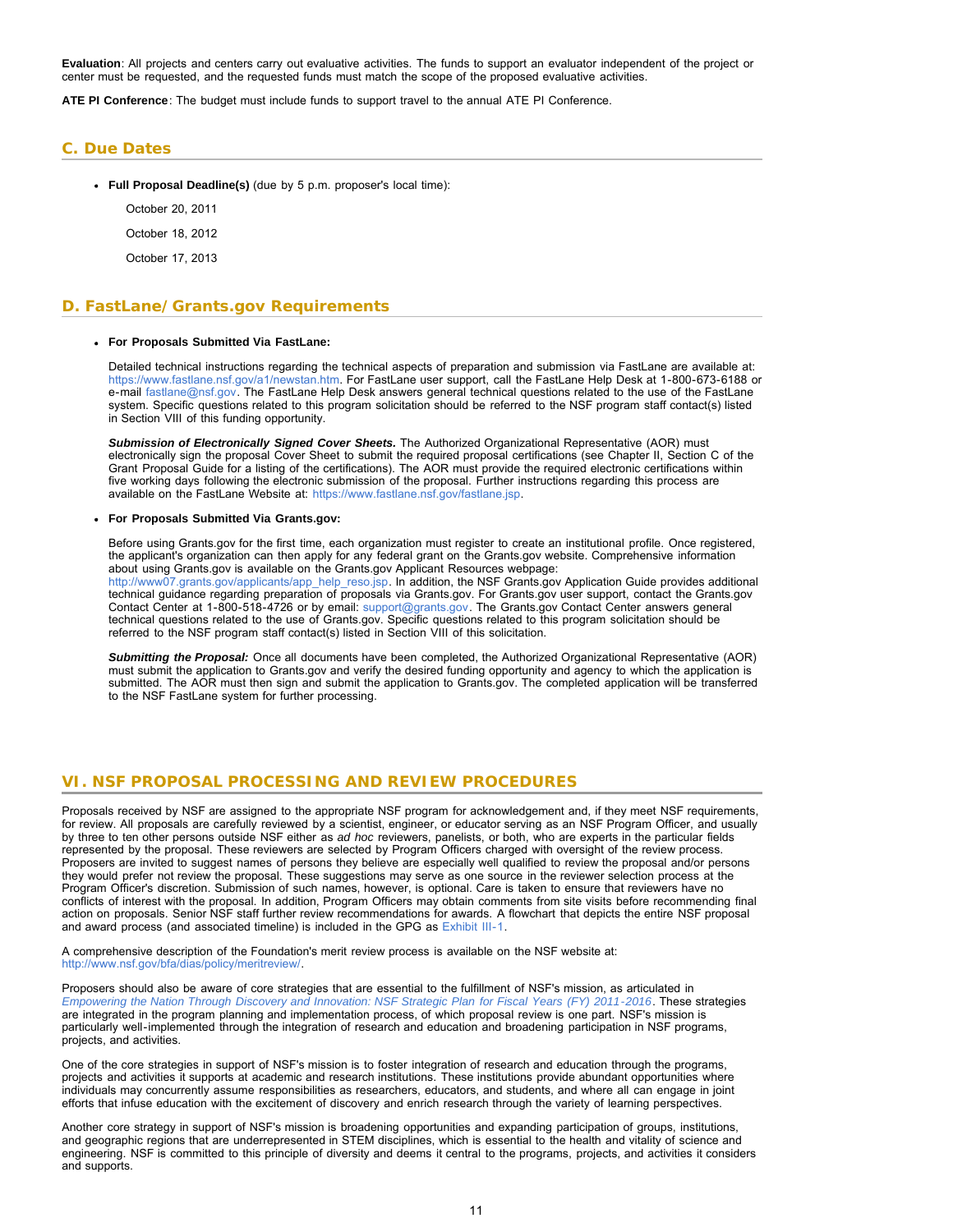## <span id="page-11-0"></span>**A. Merit Review Principles and Criteria**

The National Science Foundation strives to invest in a robust and diverse portfolio of projects that creates new knowledge and enables breakthroughs in understanding across all areas of science and engineering research and education. To identify which projects to support, NSF relies on a merit review process that incorporates consideration of both the technical aspects of a proposed project and its potential to contribute more broadly to advancing NSF's mission "to promote the progress of science; to advance the national health, prosperity, and welfare; to secure the national defense; and for other purposes." NSF makes every effort to conduct a fair, competitive, transparent merit review process for the selection of projects.

#### 1. Merit Review Principles

These principles are to be given due diligence by PIs and organizations when preparing proposals and managing projects, by reviewers when reading and evaluating proposals, and by NSF program staff when determining whether or not to recommend proposals for funding and while overseeing awards. Given that NSF is the primary federal agency charged with nurturing and supporting excellence in basic research and education, the following three principles apply:

- All NSF projects should be of the highest quality and have the potential to advance, if not transform, the frontiers of knowledge.
- NSF projects, in the aggregate, should contribute more broadly to achieving societal goals. These "Broader Impacts" may be accomplished through the research itself, through activities that are directly related to specific research projects, or through activities that are supported by, but are complementary to, the project. The project activities may be based on previously established and/or innovative methods and approaches, but in either case must be well justified.
- Meaningful assessment and evaluation of NSF funded projects should be based on appropriate metrics, keeping in mind the likely correlation between the effect of broader impacts and the resources provided to implement projects. If the size of the activity is limited, evaluation of that activity in isolation is not likely to be meaningful. Thus, assessing the effectiveness of these activities may best be done at a higher, more aggregated, level than the individual project.

With respect to the third principle, even if assessment of Broader Impacts outcomes for particular projects is done at an aggregated level, PIs are expected to be accountable for carrying out the activities described in the funded project. Thus, individual projects should include clearly stated goals, specific descriptions of the activities that the PI intends to do, and a plan in place to document the outputs of those activities.

These three merit review principles provide the basis for the merit review criteria, as well as a context within which the users of the criteria can better understand their intent.

#### 2. Merit Review Criteria

All NSF proposals are evaluated through use of the two National Science Board approved merit review criteria. In some instances, however, NSF will employ additional criteria as required to highlight the specific objectives of certain programs and activities.

The two merit review criteria are listed below. **Both** criteria are to be given **full consideration** during the review and decisionmaking processes; each criterion is necessary but neither, by itself, is sufficient. Therefore, proposers must fully address both criteria. ([GPG Chapter II.C.2.d.i.](http://www.nsf.gov/pubs/policydocs/pappguide/nsf13001/gpg_2.jsp#IIC2di) contains additional information for use by proposers in development of the Project Description section of the proposal.) Reviewers are strongly encouraged to review the criteria, including [GPG Chapter II.C.2.d.i.,](http://www.nsf.gov/pubs/policydocs/pappguide/nsf13001/gpg_2.jsp#IIC2di) prior to the review of a proposal.

When evaluating NSF proposals, reviewers will be asked to consider what the proposers want to do, why they want to do it, how they plan to do it, how they will know if they succeed, and what benefits could accrue if the project is successful. These issues apply both to the technical aspects of the proposal and the way in which the project may make broader contributions. To that end, reviewers will be asked to evaluate all proposals against two criteria:

- **Intellectual Merit:** The Intellectual Merit criterion encompasses the potential to advance knowledge; and
- **Broader Impacts:** The Broader Impacts criterion encompasses the potential to benefit society and contribute to the achievement of specific, desired societal outcomes.

The following elements should be considered in the review for both criteria:

- 1. What is the potential for the proposed activity to
	- a. Advance knowledge and understanding within its own field or across different fields (Intellectual Merit); and b. Benefit society or advance desired societal outcomes (Broader Impacts)?
- 2. To what extent do the proposed activities suggest and explore creative, original, or potentially transformative concepts?
- 3. Is the plan for carrying out the proposed activities well-reasoned, well-organized, and based on a sound rationale? Does the plan incorporate a mechanism to assess success?
- 4. How well qualified is the individual, team, or organization to conduct the proposed activities?
- 5. Are there adequate resources available to the PI (either at the home organization or through collaborations) to carry out the proposed activities?

Broader impacts may be accomplished through the research itself, through the activities that are directly related to specific research projects, or through activities that are supported by, but are complementary to, the project. NSF values the advancement of scientific knowledge and activities that contribute to achievement of societally relevant outcomes. Such outcomes include, but are not limited to: full participation of women, persons with disabilities, and underrepresented minorities in science, technology, engineering, and mathematics (STEM); improved STEM education and educator development at any level; increased public scientific literacy and public engagement with science and technology; improved well-being of individuals in society; development of a diverse, globally competitive STEM workforce; increased partnerships between academia, industry, and others; improved national security; increased economic competitiveness of the United States; and enhanced infrastructure for research and education.

Proposers are reminded that reviewers will also be asked to review the Data Management Plan and the Postdoctoral Researcher Mentoring Plan, as appropriate.

### **Additional Solicitation Specific Review Criteria**

For the ATE program, questions such as the following are often relevant to evaluating proposals in terms of NSF's merit review criteria.

### **Intellectual Merit**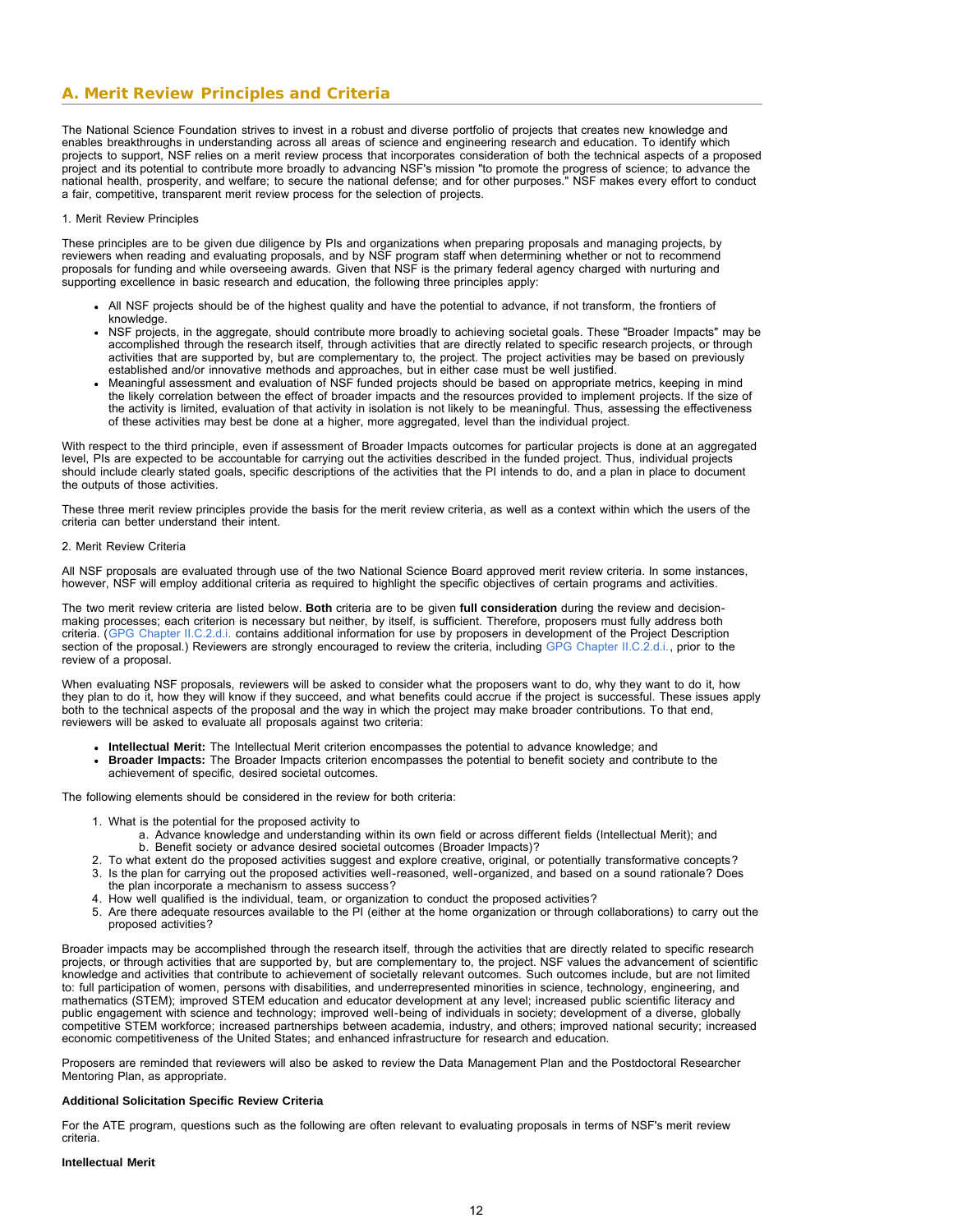- Does the project have potential for improving student learning in science or engineering technician education programs?
- Are the goals, objectives, and outcomes and the plans and procedures for achieving them, worthwhile, well-developed, and realistic?
- Is the rationale for selecting particular activities or components for development or adaptation clearly articulated and informed by the research literature? Does and the work build on that base and the work of others?
- Is the evaluation plan clearly tied to the project outcomes? Does the project provide for effective assessment of student learning? Is the evaluation likely to provide useful information to the project and others?
- Is the evidence of institutional support clear and compelling, and have plans for long term institutionalization been addressed?

#### **Broader Impacts**

- Has an assessment of workforce needs for technicians been conducted? Does the project work with employers to address their current and future needs for technicians?
- Will the project's results be widely disseminated and will its products be distributed effectively and commercialized when appropriate?
- Will the project evaluation inform others through the communication of results?
- Are the results and products of the project likely to be useful at other institutions?
- Are other educational institutions involved in project activities?
- Does the project promote diversity in the technical workforce?

## <span id="page-12-0"></span>**B. Review and Selection Process**

Proposals submitted in response to this program solicitation will be reviewed by Panel Review.

Reviewers will be asked to formulate a recommendation to either support or decline each proposal. The Program Officer assigned to manage the proposal's review will consider the advice of reviewers and will formulate a recommendation.

After scientific, technical and programmatic review and consideration of appropriate factors, the NSF Program Officer recommends to the cognizant Division Director whether the proposal should be declined or recommended for award. NSF is striving to be able to tell applicants whether their proposals have been declined or recommended for funding within six months. The time interval begins on the deadline or target date, or receipt date, whichever is later. The interval ends when the Division Director accepts the Program Officer's recommendation.

A summary rating and accompanying narrative will be completed and submitted by each reviewer. In all cases, reviews are treated as confidential documents. Verbatim copies of reviews, excluding the names of the reviewers, are sent to the Principal Investigator/Project Director by the Program Officer. In addition, the proposer will receive an explanation of the decision to award or decline funding.

In all cases, after programmatic approval has been obtained, the proposals recommended for funding will be forwarded to the Division of Grants and Agreements for review of business, financial, and policy implications and the processing and issuance of a grant or other agreement. Proposers are cautioned that only a Grants and Agreements Officer may make commitments, obligations or awards on behalf of NSF or authorize the expenditure of funds. No commitment on the part of NSF should be inferred from technical or budgetary discussions with a NSF Program Officer. A Principal Investigator or organization that makes financial or personnel commitments in the absence of a grant or cooperative agreement signed by the NSF Grants and Agreements Officer does so at their own risk.

## <span id="page-12-1"></span>**VII. AWARD ADMINISTRATION INFORMATION**

## <span id="page-12-2"></span>**A. Notification of the Award**

Notification of the award is made to *the submitting organization* by a Grants Officer in the Division of Grants and Agreements. Organizations whose proposals are declined will be advised as promptly as possible by the cognizant NSF Program administering the program. Verbatim copies of reviews, not including the identity of the reviewer, will be provided automatically to the Principal Investigator. (See Section VI.B. for additional information on the review process.)

## <span id="page-12-3"></span>**B. Award Conditions**

An NSF award consists of: (1) the award letter, which includes any special provisions applicable to the award and any numbered amendments thereto; (2) the budget, which indicates the amounts, by categories of expense, on which NSF has based its support (or otherwise communicates any specific approvals or disapprovals of proposed expenditures); (3) the proposal referenced in the award letter; (4) the applicable award conditions, such as Grant General Conditions (GC-1); \* or Research Terms and Conditions \* and (5) any announcement or other NSF issuance that may be incorporated by reference in the award letter. Cooperative agreements also are administered in accordance with NSF Cooperative Agreement Financial and Administrative Terms and Conditions (CA-FATC) and the applicable Programmatic Terms and Conditions. NSF awards are electronically signed by an NSF Grants and Agreements Officer and transmitted electronically to the organization via e-mail.

\*These documents may be accessed electronically on NSF's Website at [http://www.nsf.gov/awards/managing/award\\_conditions.jsp?](http://www.nsf.gov/awards/managing/award_conditions.jsp?org=NSF) [org=NSF.](http://www.nsf.gov/awards/managing/award_conditions.jsp?org=NSF) Paper copies may be obtained from the NSF Publications Clearinghouse, telephone (703) 292-7827 or by e-mail from [nsfpubs@nsf.gov.](mailto:nsfpubs@nsf.gov)

More comprehensive information on NSF Award Conditions and other important information on the administration of NSF awards is contained in the NSF *Award & Administration Guide* (AAG) Chapter II, available electronically on the NSF Website at [http://www.nsf.gov/publications/pub\\_summ.jsp?ods\\_key=aag.](http://www.nsf.gov/publications/pub_summ.jsp?ods_key=aag)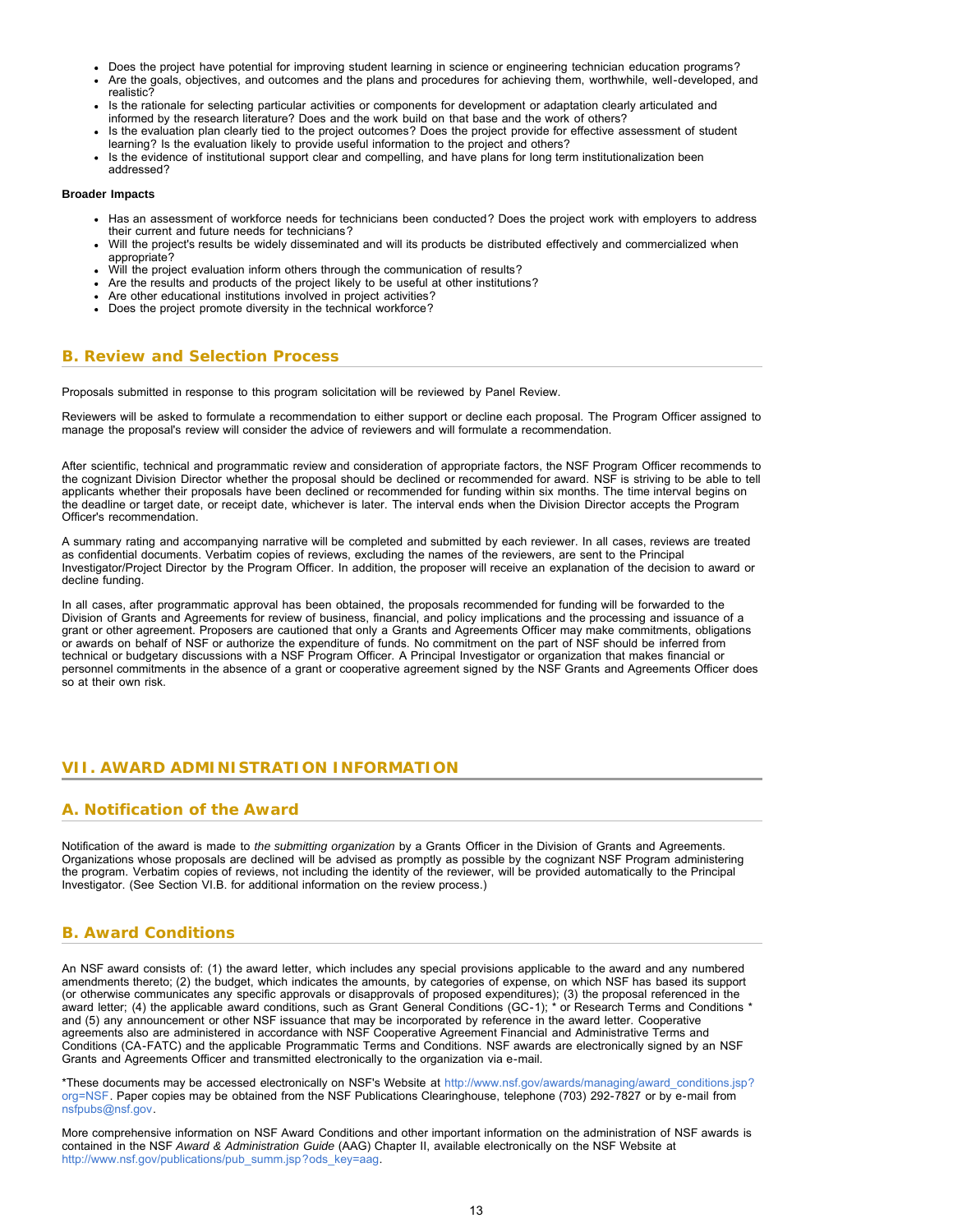## <span id="page-13-0"></span>**C. Reporting Requirements**

For all multi-year grants (including both standard and continuing grants), the Principal Investigator must submit an annual project report to the cognizant Program Officer at least 90 days before the end of the current budget period. (Some programs or awards require more frequent project reports). Within 90 days after expiration of a grant, the PI also is required to submit a final project report, and a project outcomes report for the general public.

Failure to provide the required annual or final project reports, or the project outcomes report will delay NSF review and processing of any future funding increments as well as any pending proposals for that PI. PIs should examine the formats of the required reports in advance to assure availability of required data.

PIs are required to use NSF's electronic project-reporting system, available through FastLane, for preparation and submission of annual and final project reports. Such reports provide information on activities and findings, project participants (individual and organizational), publications, and other specific products and contributions. PIs will not be required to re-enter information previously provided, either with a proposal or in earlier updates using the electronic system. Submission of the report via FastLane constitutes certification by the PI that the contents of the report are accurate and complete. The project outcomes report must be prepared and submitted using Research.gov. This report serves as a brief summary, prepared specifically for the public, of the nature and outcomes of the project. This report will be posted on the NSF website exactly as it is submitted by the PI.

More comprehensive information on NSF Reporting Requirements and other important information on the administration of NSF awards is contained in the NSF *Award & Administration Guide* (AAG) Chapter II, available electronically on the NSF Website at [http://www.nsf.gov/publications/pub\\_summ.jsp?ods\\_key=aag.](http://www.nsf.gov/publications/pub_summ.jsp?ods_key=aag)

There is one special ATE reporting requirement. To assist NSF in evaluating the ATE program and meeting other reporting requirements the PI must respond annually to a survey that requests information about the number and characteristics of students and educators that have been affected by the project; the retention, graduation, and placement rates for students; the project's impact on workforce needs; awards and other measures of the quality of the project's products and activities; and other indicators of the project's effect on the quality and quantity of technicians being educated for the high-tech workplace. NSF will provide guidelines for the collection and reporting of data. (NSF may use an external evaluator to gather and analyze the data.)

## <span id="page-13-1"></span>**VIII. AGENCY CONTACTS**

*Please note that the program contact information is current at the time of publishing. See program website for any updates to the points of contact.*

General inquiries regarding this program should be made to:

- V Celeste Carter, Lead Program Director, 835 N, telephone: (703) 292-4651, email: [vccarter@nsf.gov](mailto:vccarter@nsf.gov)
- Duncan E. McBride, Associate Lead Program Director, 835 N, telephone: (703) 292-4630, email: [dmcbride@nsf.gov](mailto:dmcbride@nsf.gov)
- David R. Brown, Program Director, 835 N, telephone: (703) 292-8831, email: [drbrown@nsf.gov](mailto:drbrown@nsf.gov)
- David B. Campbell, Co-Lead Program Director, DRL, 885 S, telephone: (703) 292-5093, email: [dcampbel@nsf.gov](mailto:dcampbel@nsf.gov)
- Connie K. Della-Piana, Program Director, 835 N, telephone: (703) 292-5309, email: [cdellapi@nsf.gov](mailto:cdellapi@nsf.gov)
- R. C. Hovis, Program Director, 835 N, telephone: (703) 292-4625, email: [chovis@nsf.gov](mailto:chovis@nsf.gov)
- Don L. Millard, Program Director, 835 N, telephone: (703) 292-4620, email: [dmillard@nsf.gov](mailto:dmillard@nsf.gov)
- Victor P. Piotrowski, Program Director, 835 N, telephone: (703) 292-8670, email: [vpiotrow@nsf.gov](mailto:vpiotrow@nsf.gov)
- Gerhard L. Salinger, Lead Program Director, DRL, 885 S, telephone: (703) 292-5116, email: [gsalinge@nsf.gov](mailto:gsalinge@nsf.gov)
- Zhanjing (John) Yu, Program Director, 835 N, telephone: (703) 292-4647, email: [zyu@nsf.gov](mailto:zyu@nsf.gov)

For questions related to the use of FastLane, contact:

- FastLane Help Desk, telephone: 1-800-673-6188; e-mail: [fastlane@nsf.gov.](mailto:fastlane@nsf.gov)
- Antoinette T Allen, Information Technology Specialist, Division of Undergraduate Education, 835 N, telephone: (703) 292 4646, email: [duefl@nsf.gov](mailto:duefl@nsf.gov)

For questions relating to Grants.gov contact:

Grants.gov Contact Center: If the Authorized Organizational Representatives (AOR) has not received a confirmation message from Grants.gov within 48 hours of submission of application, please contact via telephone: 1-800-518-4726; email: [support@grants.gov.](mailto:support@grants.gov)

### <span id="page-13-2"></span>**IX. OTHER INFORMATION**

The NSF Website provides the most comprehensive source of information on NSF Directorates (including contact information), programs and funding opportunities. Use of this Website by potential proposers is strongly encouraged. In addition, National Science Foundation Update is a free e-mail subscription service designed to keep potential proposers and other interested parties apprised of new NSF funding opportunities and publications, important changes in proposal and award policies and procedures, and upcoming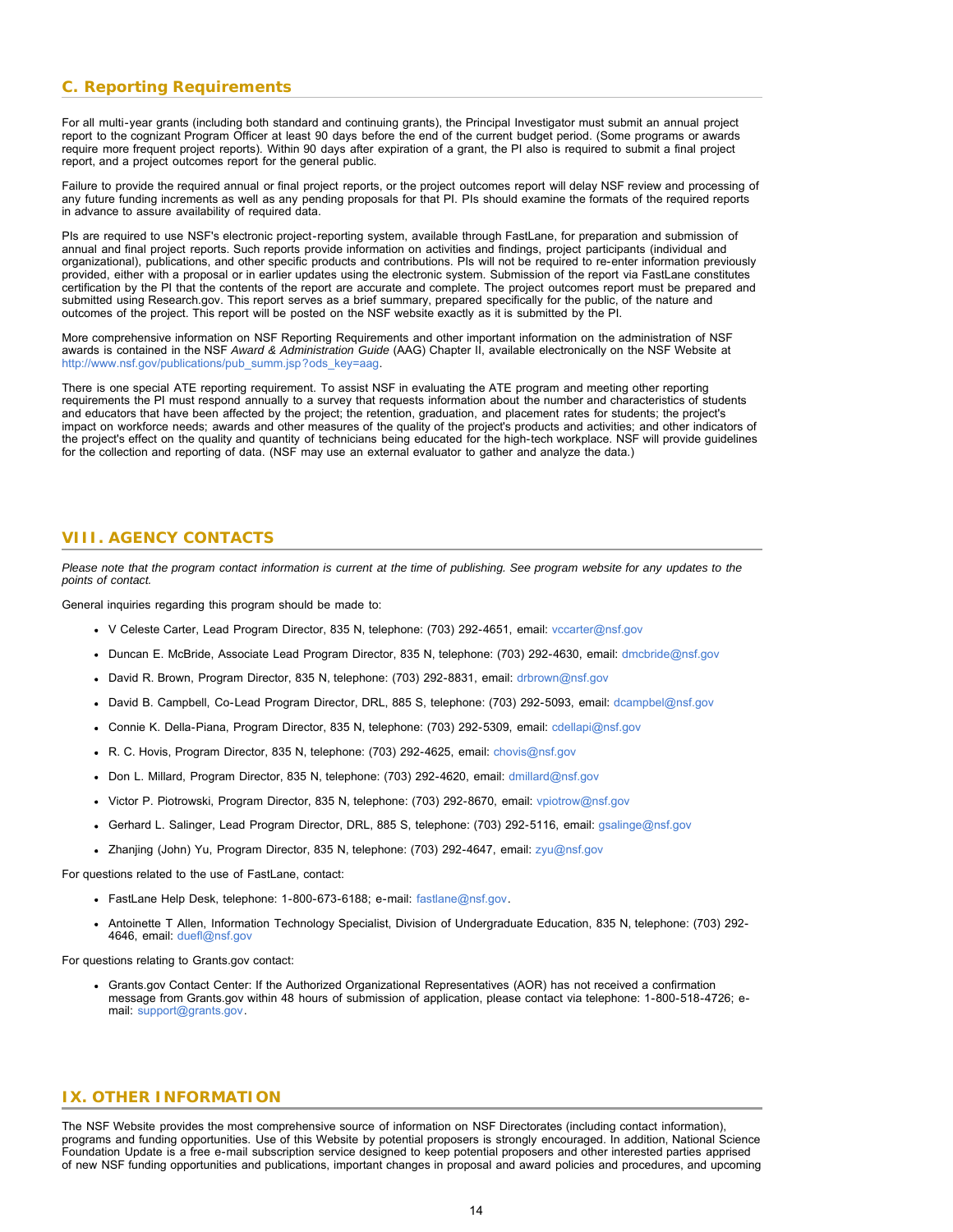NSF Regional Grants Conferences. Subscribers are informed through e-mail when new publications are issued that match their identified interests. Users can subscribe to this service by clicking the "Get NSF Updates by Email" link on the [NSF web site.](http://www.nsf.gov/)

Grants.gov provides an additional electronic capability to search for Federal government-wide grant opportunities. NSF funding opportunities may be accessed via this new mechanism. Further information on Grants.gov may be obtained at [http://www.grants.gov.](http://www.grants.gov/)

## **ABOUT THE NATIONAL SCIENCE FOUNDATION**

The National Science Foundation (NSF) is an independent Federal agency created by the National Science Foundation Act of 1950, as amended (42 USC 1861-75). The Act states the purpose of the NSF is "to promote the progress of science; [and] to advance the national health, prosperity, and welfare by supporting research and education in all fields of science and engineering."

NSF funds research and education in most fields of science and engineering. It does this through grants and cooperative agreements to more than 2,000 colleges, universities, K-12 school systems, businesses, informal science organizations and other research organizations throughout the US. The Foundation accounts for about one-fourth of Federal support to academic institutions for basic research.

NSF receives approximately 55,000 proposals each year for research, education and training projects, of which approximately 11,000 are funded. In addition, the Foundation receives several thousand applications for graduate and postdoctoral fellowships. The agency operates no laboratories itself but does support National Research Centers, user facilities, certain oceanographic vessels and Arctic and Antarctic research stations. The Foundation also supports cooperative research between universities and industry, US participation in international scientific and engineering efforts, and educational activities at every academic level.

*Facilitation Awards for Scientists and Engineers with Disabilities* provide funding for special assistance or equipment to enable persons with disabilities to work on NSF-supported projects. See Grant Proposal Guide Chapter II, Section D.2 for instructions regarding preparation of these types of proposals.

The National Science Foundation has Telephonic Device for the Deaf (TDD) and Federal Information Relay Service (FIRS) capabilities that enable individuals with hearing impairments to communicate with the Foundation about NSF programs, employment or general information. TDD may be accessed at (703) 292-5090 and (800) 281-8749, FIRS at (800) 877-8339.

The National Science Foundation Information Center may be reached at (703) 292-5111.

The National Science Foundation promotes and advances scientific progress in the United States by competitively awarding grants and cooperative agreements for research and education in the sciences, mathematics, and engineering.

To get the latest information about program deadlines, to download copies of NSF publications, and to access abstracts of awards, visit the NSF Website at [http://www.nsf.gov](http://www.nsf.gov/)

| • Location:                                            | 4201 Wilson Blvd. Arlington, VA 22230 |  |  |  |  |  |  |  |
|--------------------------------------------------------|---------------------------------------|--|--|--|--|--|--|--|
| • For General Information<br>(NSF Information Center): | (703) 292-5111                        |  |  |  |  |  |  |  |
| • TDD (for the hearing-impaired):                      | (703) 292-5090                        |  |  |  |  |  |  |  |
| • To Order Publications or Forms:                      |                                       |  |  |  |  |  |  |  |
| Send an e-mail to:                                     | nsfpubs@nsf.gov                       |  |  |  |  |  |  |  |
| or telephone:                                          | (703) 292-7827                        |  |  |  |  |  |  |  |
| • To Locate NSF Employees:                             | (703) 292-5111                        |  |  |  |  |  |  |  |
|                                                        |                                       |  |  |  |  |  |  |  |

## **PRIVACY ACT AND PUBLIC BURDEN STATEMENTS**

The information requested on proposal forms and project reports is solicited under the authority of the National Science Foundation Act of 1950, as amended. The information on proposal forms will be used in connection with the selection of qualified proposals; and project reports submitted by awardees will be used for program evaluation and reporting within the Executive Branch and to Congress. The information requested may be disclosed to qualified reviewers and staff assistants as part of the proposal review process; to proposer institutions/grantees to provide or obtain data regarding the proposal review process, award decisions, or the administration of awards; to government contractors, experts, volunteers and researchers and educators as necessary to complete assigned work; to other government agencies or other entities needing information regarding applicants or nominees as part of a joint application review process, or in order to coordinate programs or policy; and to another Federal agency, court, or party in a court or Federal administrative proceeding if the government is a party. Information about Principal Investigators may be added to the Reviewer file and used to select potential candidates to serve as peer reviewers or advisory committee members. See Systems of Records, [NSF-50,](http://www.nsf.gov/policies/SOR_PA_NSF-50_Principal_Investigator_Proposal_File.pdf) "Principal Investigator/Proposal File and Associated Records," 69 Federal Register 26410 (May 12, 2004), and [NSF-51,](http://www.nsf.gov/policies/SOR_PA_NSF-51_Reviewer_Proposal_File.pdf) "Reviewer/Proposal File and Associated Records," 69 Federal Register 26410 (May 12, 2004). Submission of the information is voluntary. Failure to provide full and complete information, however, may reduce the possibility of receiving an award.

An agency may not conduct or sponsor, and a person is not required to respond to, an information collection unless it displays a valid Office of Management and Budget (OMB) control number. The OMB control number for this collection is 3145-0058. Public